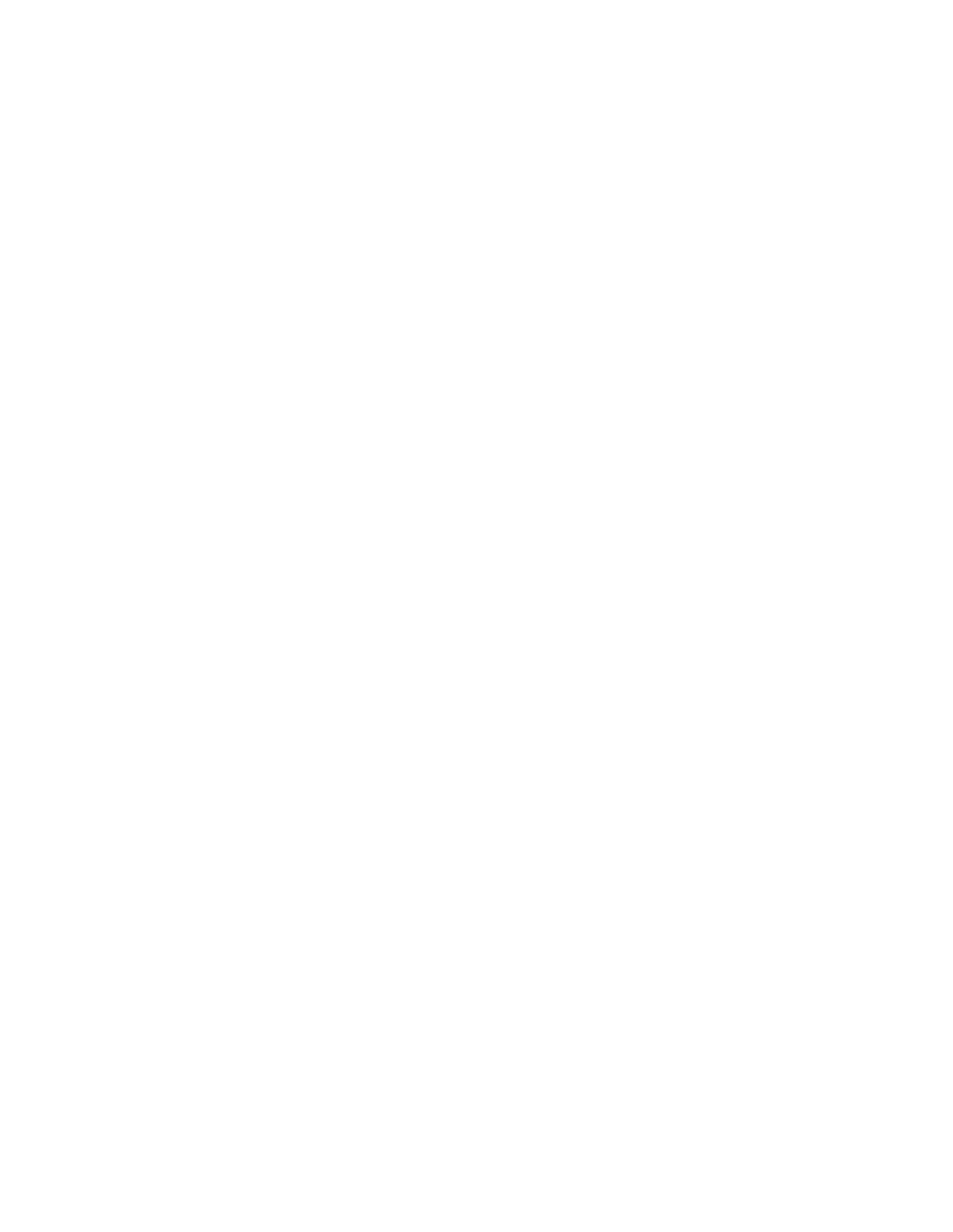| 1. |         |  |  |  |  |  |  |  |  |
|----|---------|--|--|--|--|--|--|--|--|
| 2. |         |  |  |  |  |  |  |  |  |
|    | 2.1.    |  |  |  |  |  |  |  |  |
|    | 2.2.    |  |  |  |  |  |  |  |  |
| 3. |         |  |  |  |  |  |  |  |  |
|    | 3.1.    |  |  |  |  |  |  |  |  |
|    | 3.2.    |  |  |  |  |  |  |  |  |
|    | 3.2.2.  |  |  |  |  |  |  |  |  |
|    | 3.3.    |  |  |  |  |  |  |  |  |
| 4. |         |  |  |  |  |  |  |  |  |
|    | 4.1.    |  |  |  |  |  |  |  |  |
|    | 4.1.1.  |  |  |  |  |  |  |  |  |
|    | 4.1.2.  |  |  |  |  |  |  |  |  |
|    | 4.1.3.  |  |  |  |  |  |  |  |  |
|    | 4.1.4.  |  |  |  |  |  |  |  |  |
|    | 4.1.5.  |  |  |  |  |  |  |  |  |
|    | 4.1.6.  |  |  |  |  |  |  |  |  |
|    | 4.1.7.  |  |  |  |  |  |  |  |  |
|    | 4.1.8.  |  |  |  |  |  |  |  |  |
|    | 4.1.9.  |  |  |  |  |  |  |  |  |
|    | 4.1.10. |  |  |  |  |  |  |  |  |
|    | 4.2.    |  |  |  |  |  |  |  |  |
|    | 4.2.1.  |  |  |  |  |  |  |  |  |
|    | 4.2.2.  |  |  |  |  |  |  |  |  |
|    | 4.2.3.  |  |  |  |  |  |  |  |  |
|    | 4.2.4.  |  |  |  |  |  |  |  |  |
|    | 4.2.5.  |  |  |  |  |  |  |  |  |
|    | 4.2.6.  |  |  |  |  |  |  |  |  |
|    | 4.2.7.  |  |  |  |  |  |  |  |  |
|    | 4.2.8.  |  |  |  |  |  |  |  |  |
|    | 4.2.9.  |  |  |  |  |  |  |  |  |
|    | 4.2.10. |  |  |  |  |  |  |  |  |
|    | 4.2.11. |  |  |  |  |  |  |  |  |
| 5. |         |  |  |  |  |  |  |  |  |
|    | 5.1.    |  |  |  |  |  |  |  |  |
|    | 5.2.    |  |  |  |  |  |  |  |  |
|    | 5.3.    |  |  |  |  |  |  |  |  |
|    | 5.4.    |  |  |  |  |  |  |  |  |
|    | 5.5.    |  |  |  |  |  |  |  |  |
| 6. |         |  |  |  |  |  |  |  |  |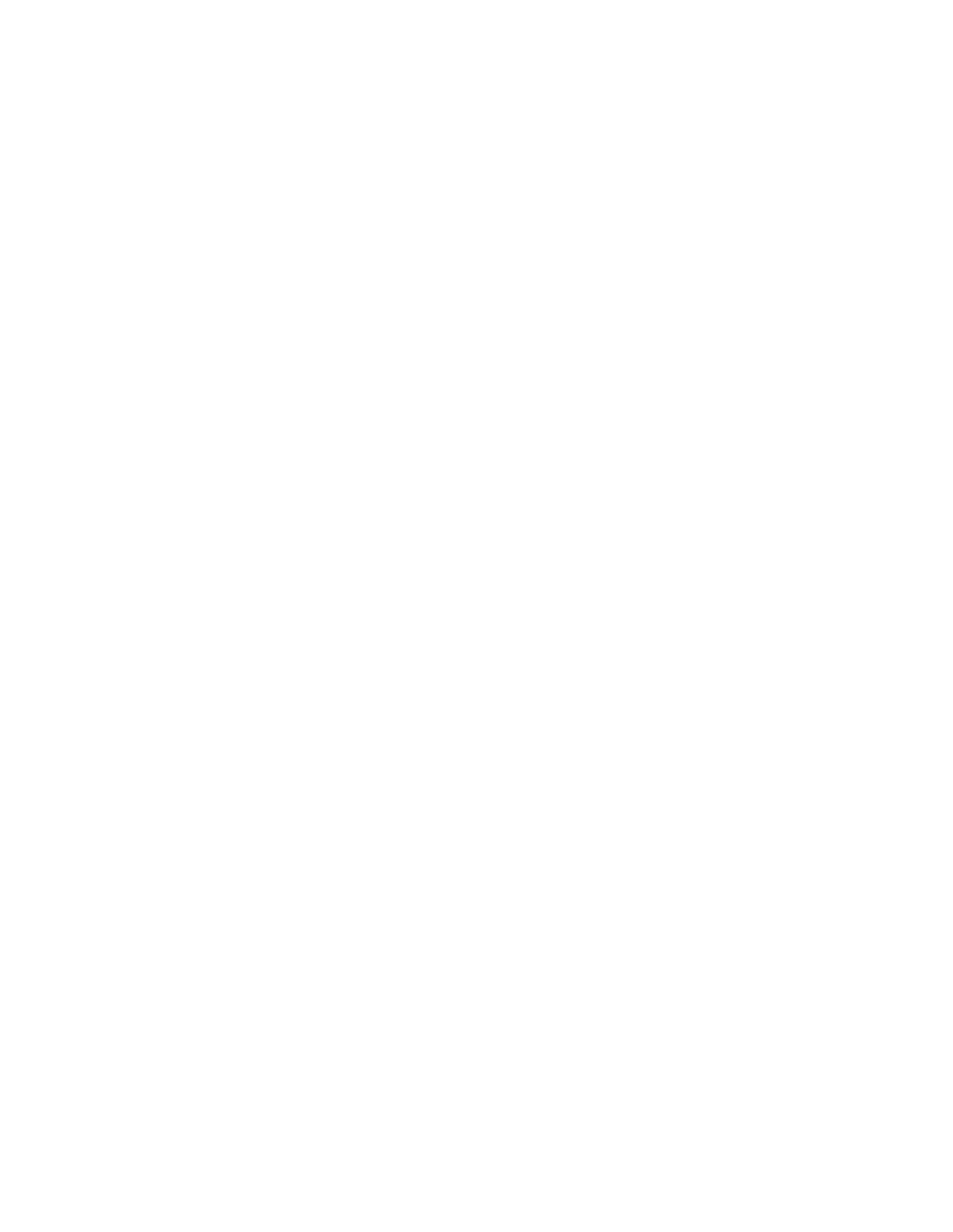# <span id="page-4-0"></span>EXECUTIVE SUMMARY

- 1. This submission by Zain is made pursuant to consultation by the Nigerian Communications Commission (NCC) on the determination of dominance in the following communications markets in Nigeria: (i) mobile telephone services; and (ii) International Internet Connectivity.
- 2. We are concerned that the consultation process could compromise the exercise. It would be recalled that in response to a Questionnaire developed by McCarthy Tetrault, the Commission's Consultants, operators provided information to the NCC in May 2008. In the Questionnaire, the following markets were of interest: (a) leased lines and related facilities/services; (b) international IP connectivity; (c) interconnection related facilities and services; and (d) unbundled loops and other means of providing competing Internet services. No intention was given in relation to the Mobile Telephone (Voice) Market. Besides an April 2009 request for the same information earlier given in May 2008, no further interaction or industry engagement occurred until the Proceeding Notice served Zain in October 2009 of intention to determine dominance in the Mobile Voice and IIC Markets. It is pertinent to note that there is no indication from the NCC at this time of an intention in relation to the other markets mentioned in the Questionnaire. The apparent uncertainties about the markets intended for dominance determination raise concerns of regulatory transparency, predictability and certainty. The consequence of these on the quality of information and statistics at the disposal of the Commission to assist in-depth characterisation of the intended markets is noted. Indeed, the intervening period, about  $1^{1}/_{2}$  years between the data collection exercise in May 2008 and the Proceeding Notice in October 2009 yet raises concerns about the validity of the collected data. We would therefore strongly request full disclosure of information at the disposal of the NCC to operators in an appropriate forum for review like is being done with the Interconnect Cost study, to support the intended determination.
- 3. As agreed with the NCC in the course of the development of the Consultation Guidelines, a clear timeline of the components of any Consultation should be announced prior to commencement of the Consultation. This would assist better planning and engagement of resources, for instance, of relevant subject matter experts by stakeholders in accordance to the published schedule. Changes to the schedule should immediately be communicated so that stakeholders can align themselves properly. This would ensure greater regulatory certainty and the highest quality of contributions from stakeholders leading to more purposeful and acceptable regulatory intervention by the Commission.
- 4. Market delineation for the communications market, determined after an in-depth market review has been conducted, should be undertaken prior to any prospective determination of dominance in any of the relevant markets. This is to assure transparency, predictability and regulatory certainty based on thorough and well tested data using the 8 step internationally acknowledged process for this exercise. The absence of these fundamental elements will call into question any determinations and findings of the NCC relative to dominance or other related competition matters.
- 5. The Consultation Paper refers to the **Mobile Telephone Services Market** whereas the Proceeding Notice to Zain refers to the **Mobile Wireless Market**. We understand the former to mean the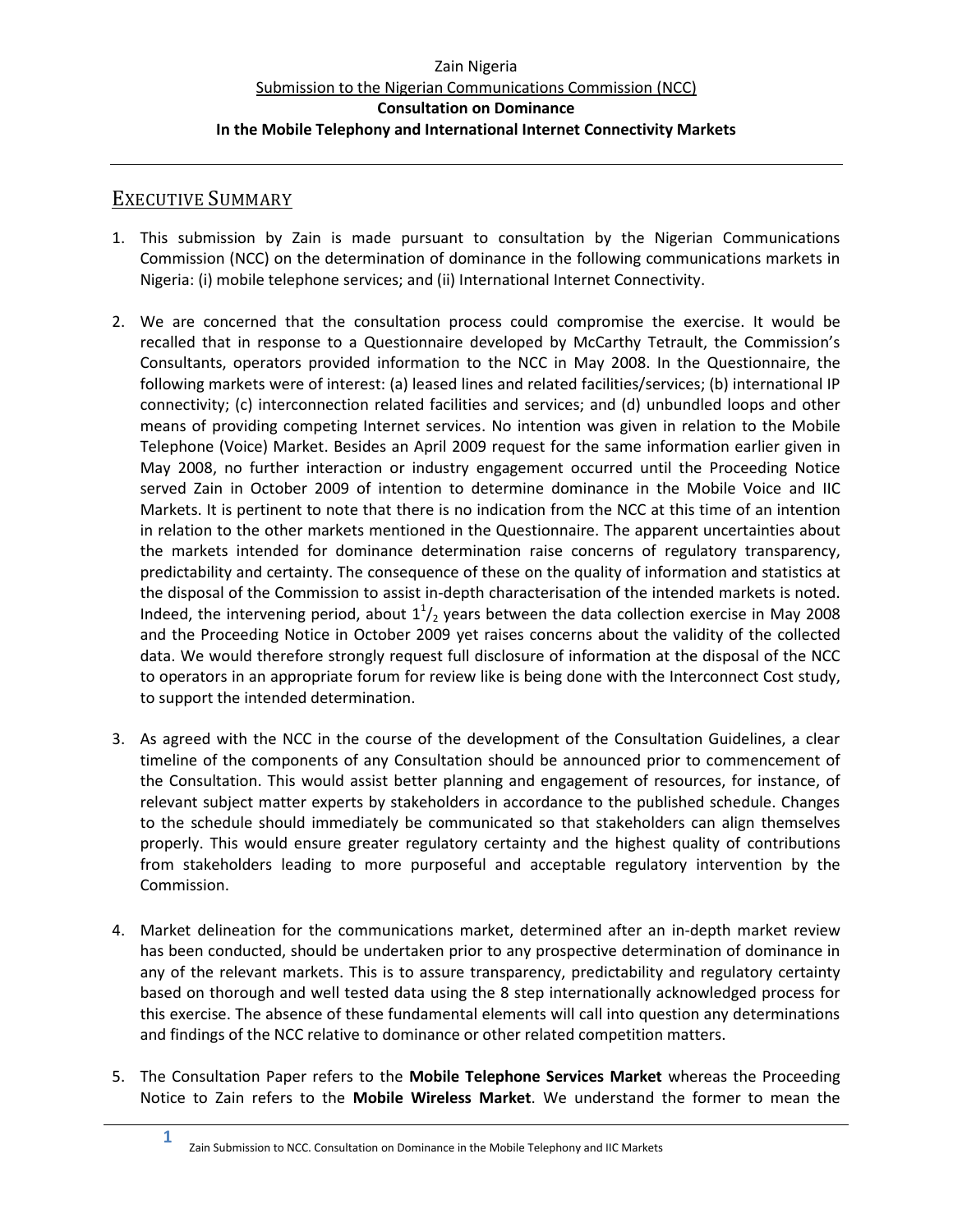**Mobile Voice market** in contrast to the latter which comprises the following markets: (i) Mobile Voice (ii) Mobile SMS; (iii) Mobile Data; and (iv) Mobile Broadband. We defer to the Consultation Paper and would appreciate confirmation from the NCC that the consultation is with respect to the **Mobile Voice Market**, otherwise, relevant amendments to the Consultation Paper and the entire consultation are warranted especially as information requested and collected by the NCC from Zain was with respect to the Mobile Voice Market.

- 6. Attention of the NCC is drawn to: (i) an omission of the CDMA Operators from the list of Mobile Telephone Licensees in Nigeria; and (ii) an indication that the three Mobile Operators, MTN, Zain and Glo Mobile control about 98% of the mobile telephone market. This is at variance with the factual position according to industry statistics on the Commission's website which posts a 90% market share for the five GSM Mobile Operators. Indeed, it is noted that the CDMA operators are providing mobile service – voice, data and broadband – at lower tariffs than the GSM operators. With the Mobile CDMA market share showing impressive performance – 1% in 2007 and 10% in 2009 with a projection of over 19% by 2013, the NCC is invited to address this significant omission in the Consultation Paper in order to avoid painting an incorrect representation of the market.
- 7. It is noteworthy that satellite provides alternative International Internet Connectivity (IIC) to Submarine Cable. The Commission should consider the entire bandwidth market rather than the Submarine Cable segment alone in order to ensure that each market is examined and considered in its entirety.
- 8. It is also important that opinions expressed or claims made by respondents in the course of this or any other dominance determination be duly investigated to establish fact. Details of such claims and investigations undertaken to establish fact ought to be published to meet with the requirements of regulatory transparency and credibility.
- 9. Zain considers that while market share and size confer market power on an entity, this cannot and should not be equated to a position of dominance, i.e. *"a position of economic strength enjoyed by an undertaking, which enables it to prevent effective competition being maintained on a relevant market, by affording it the power to behave to an appreciable extent independently of its competitors, its customers and ultimately of consumers."* We note that a determination of dominance outside this premise would only serve to penalize rather than encourage efficient operations and the transfer of efficiencies to customers.
- 10. Giving cognisance to the considerations of market share, relative size, control of essential facilities, technology changes, fast demand growth, etc, and subject to the full disclosure of information available to the Commission and review with the industry as discussed above, Zain considers that neither MTN individually nor MTN, Zain and Glo Mobile collectively are dominant or have conducted themselves in a manner so as to lessen competition in the Mobile Voice Market and we also consider that the NCC has failed to provide sufficient evidence or substantiation of same.
- 11. As dominance determination is concerned with long term rather than transitory effects, Zain considers that the IIC Submarine Cable market, though currently monopolized by NITEL, will become reasonably competitive over the next two years without the risk of individual or collective
	- **2** Zain Submission to NCC: Consultation on Dominance in the Mobile Telephony and IIC Markets.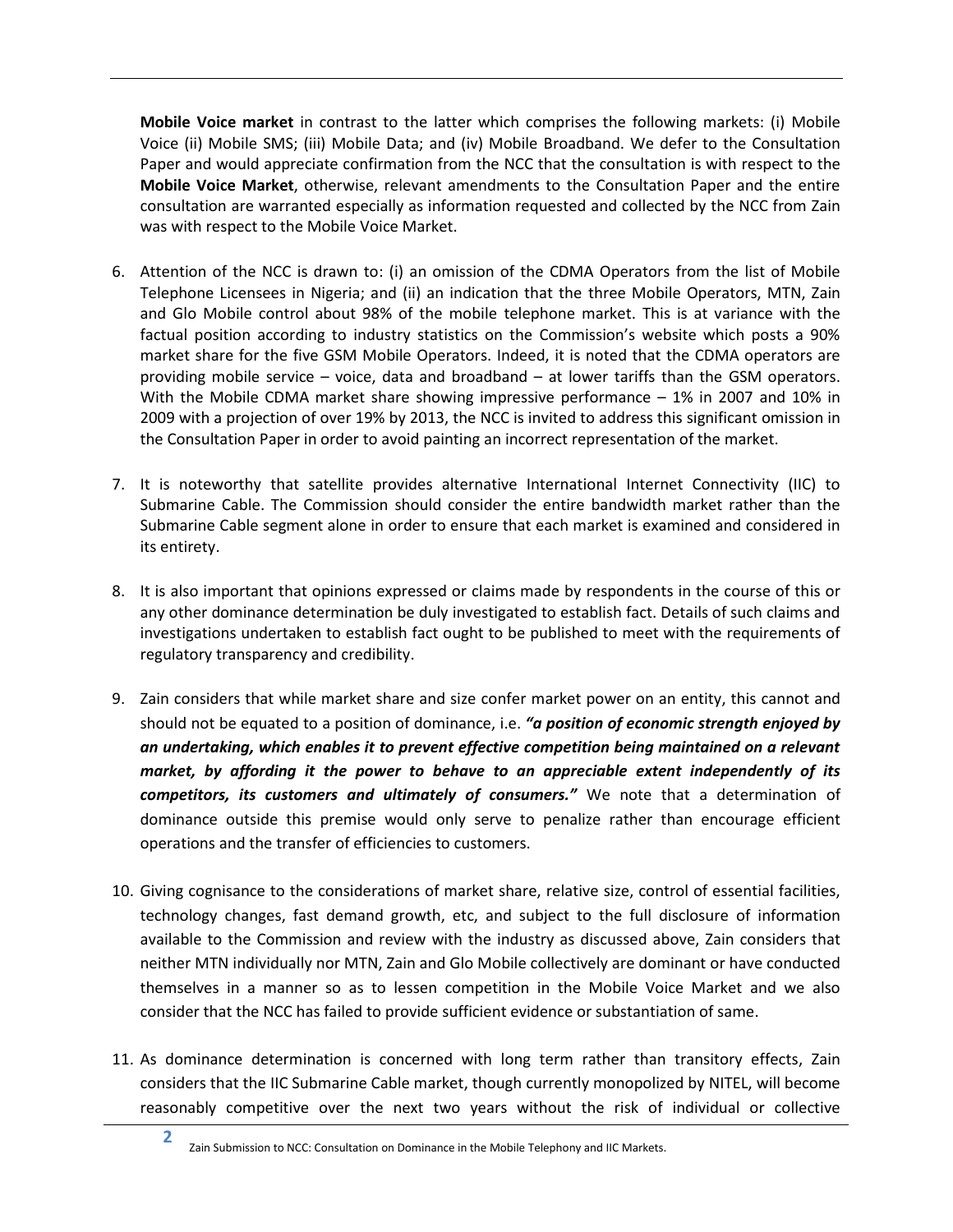dominance by the new entrants – Globacom (Glo 1), MTN (WACS) and Main Street Technologies (Main One), and possibly others. The following regulatory safeguards should however be considered to promote competitive service offerings by vertically integrated companies who also play in other retail markets: (i) accounting separation; (ii) price cap or tariff threshold prescription; as well as the publication of (iii) service level agreements; and (iv) a Reference Offer by the operators.

- 12. As provided in Section 18(2)(a) of the Competition Practices Regulations, 2007, the Commission is invited to give clarification as to whether market share or size shall be determined on the basis of revenues or subscriber numbers or otherwise.
- 13. The Commission is invited to adopt ex post regulation in order to deal with any abuse of market position.

**3**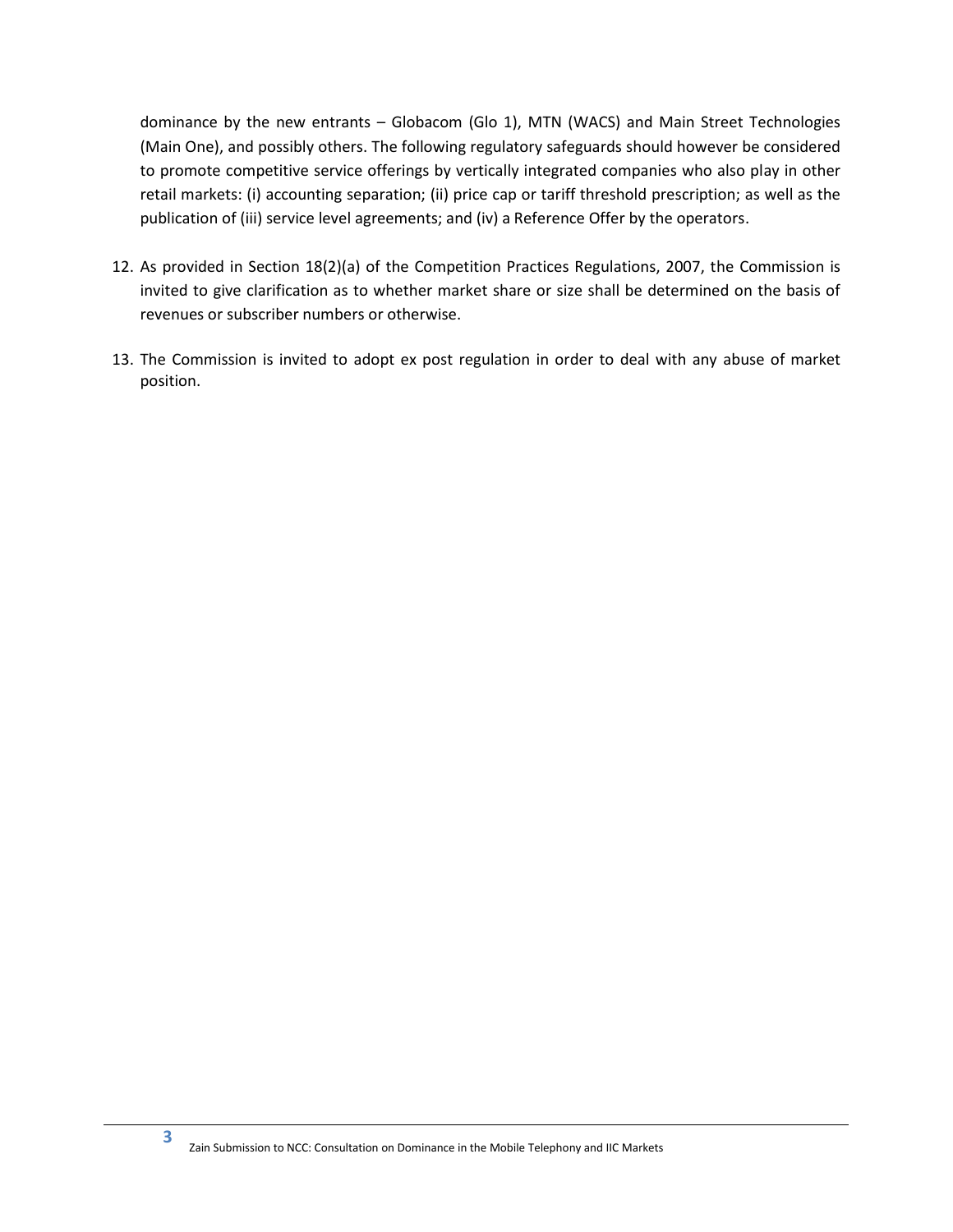## <span id="page-7-0"></span>**1. Introduction**

The Nigerian Communications Commission (the Commission) in a Proceeding Notice dated 27 October 2009 notified Zain of the commencement of Public Consultation on Dominance in Selected Communications Markets.

The Commission in the above referenced letter indicated that it seeks comments as to whether certain companies are exercising dominant market power and whether such companies are engaging in practices that have the effect of substantially lessening competition in the following markets. The markets on which the Commission seeks comments are:

- a) The Mobile Telephone Services Market; and
- b) The international Internet Connectivity Market.

The Commission stated that no determination has been made at this time that Zain is in a dominant position, or is engaged in conduct that constitutes a substantial lessening of competition or any conduct that is otherwise contrary to the Regulations. The Commission however affirmed that it may make such determination in this consultation process, depending on the submission received from Zain and other stakeholders.

Zain and other stakeholders are accordingly invited to provide comment on the issues related to dominance in the selected telecommunications markets in accordance to the Consultation Paper published on the Commission's website. Zain's Submission is provided under the following considerations.

- International best practice
- Review of the Consultation Paper on Dominance
- Zain's response to NCC's request for specific comments
- Further Discussions and Recommendations
- Conclusion

# <span id="page-7-1"></span>**2. International Best Practice**

We note that competition law and any regulation made in that regard are generally concerned with the existence of "power over the market". Therefore, understanding what is the "market" or "relevant market" becomes a fundamental necessity. In this regard, it is acknowledged that 'market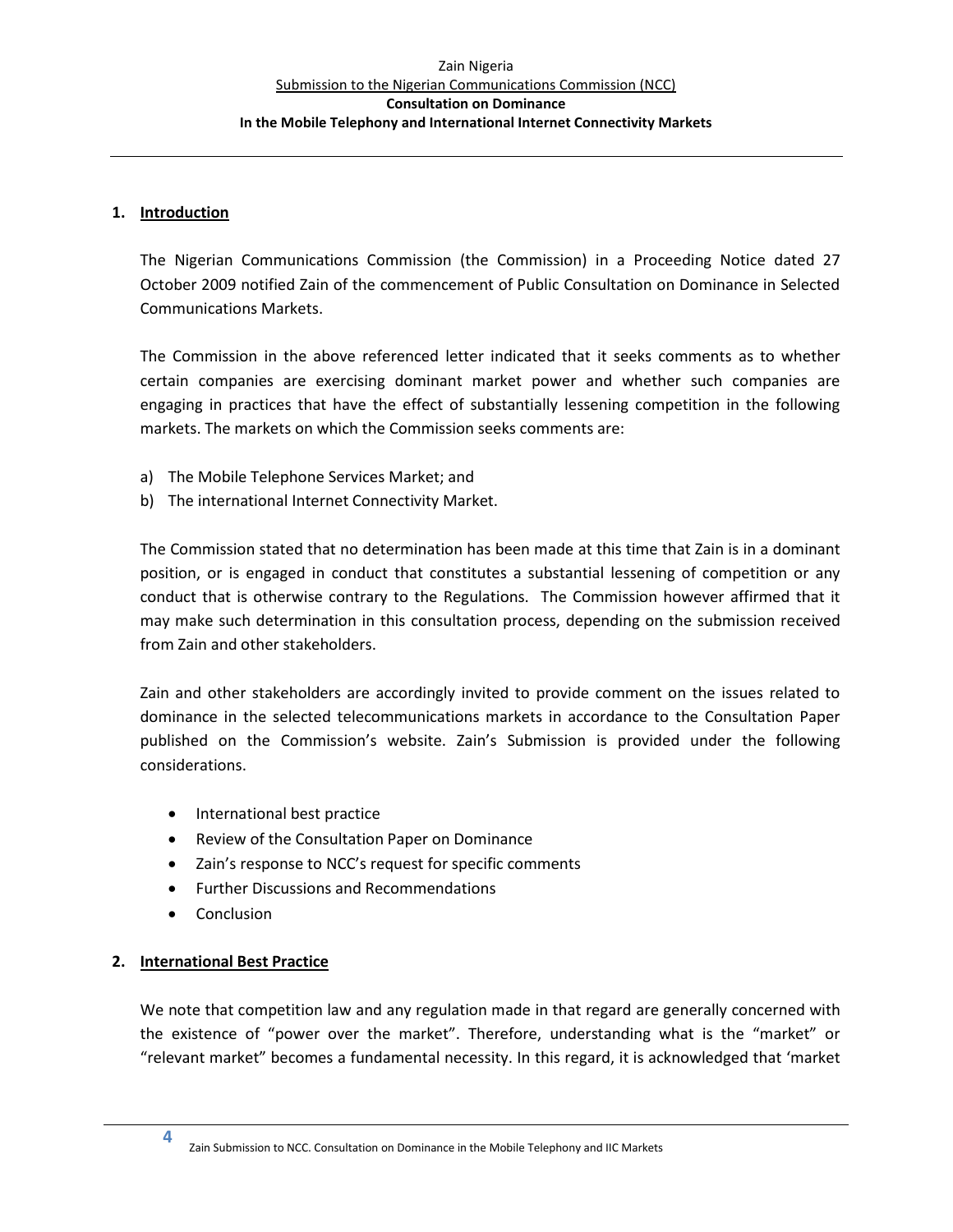is a tool to identify and define the boundaries of competition between firms<sup>1</sup>. It further acknowledged that market can be defined in two principal dimensions, namely;

- a) Product/service market that identifies products regarded as substituted by users, given:
	- i) Characteristics;
	- ii) Price, and
	- iii) Intended use
- b) Geographic market, which is the area where competitive conditions are sufficiently similar and different from conditions in neighbouring areas.

Other dimensions that may be taken into account in this regard are:

- i) Value chain: wholesale/retail segments
- ii) Subscriber type: residential/commercial use.
- <span id="page-8-0"></span>2.1. Identification of Relevant Markets

The European Commission's Recommendation<sup>2</sup> clearly recognizes that the starting point for market definition is a characterization of the Retail Market over a given time horizon, taking into accounts the possibilities for demand and supply side substitution. The wholesale market is identified subsequent to this exercise being carried out in relation to the retail market. The market analysis is forward looking and markets are defined prospectively taking account of expected or foreseeable technological or economic developments over a reasonable horizon linked to the timing of next market review.

A step-by-step process for defining relevant markets is provided below<sup>3</sup>:

- i) Step 1 identification of functional characteristics of products and services offered in the communications market. This includes the description of the functions provided by the services such as local voice telephony to and from a fixed location.
- ii) Step 2 identification of the retail and wholesale products. Retail products are sold to end users directly by service providers or middlemen and wholesale products are sold by network and service providers to other network and service providers.

Zain Submission to NCC: Consultation on Dominance in the Mobile Telephony and IIC Markets

 $\overline{\phantom{a}}$ 

<sup>&</sup>lt;sup>1</sup> Telecommunications Management Group (TMG): Zain Group Regulatory Conference, July 2009

 $^{2}$  European Commission Recommendation 2003/311/EC on relevant product and service markets within the

electronic communications sector, made pursuant to European Parliament Directive 2002/21/EC.

<sup>&</sup>lt;sup>3</sup> Telecommunications Management Group (TMG): Zain Group Regulatory Conference, July 2009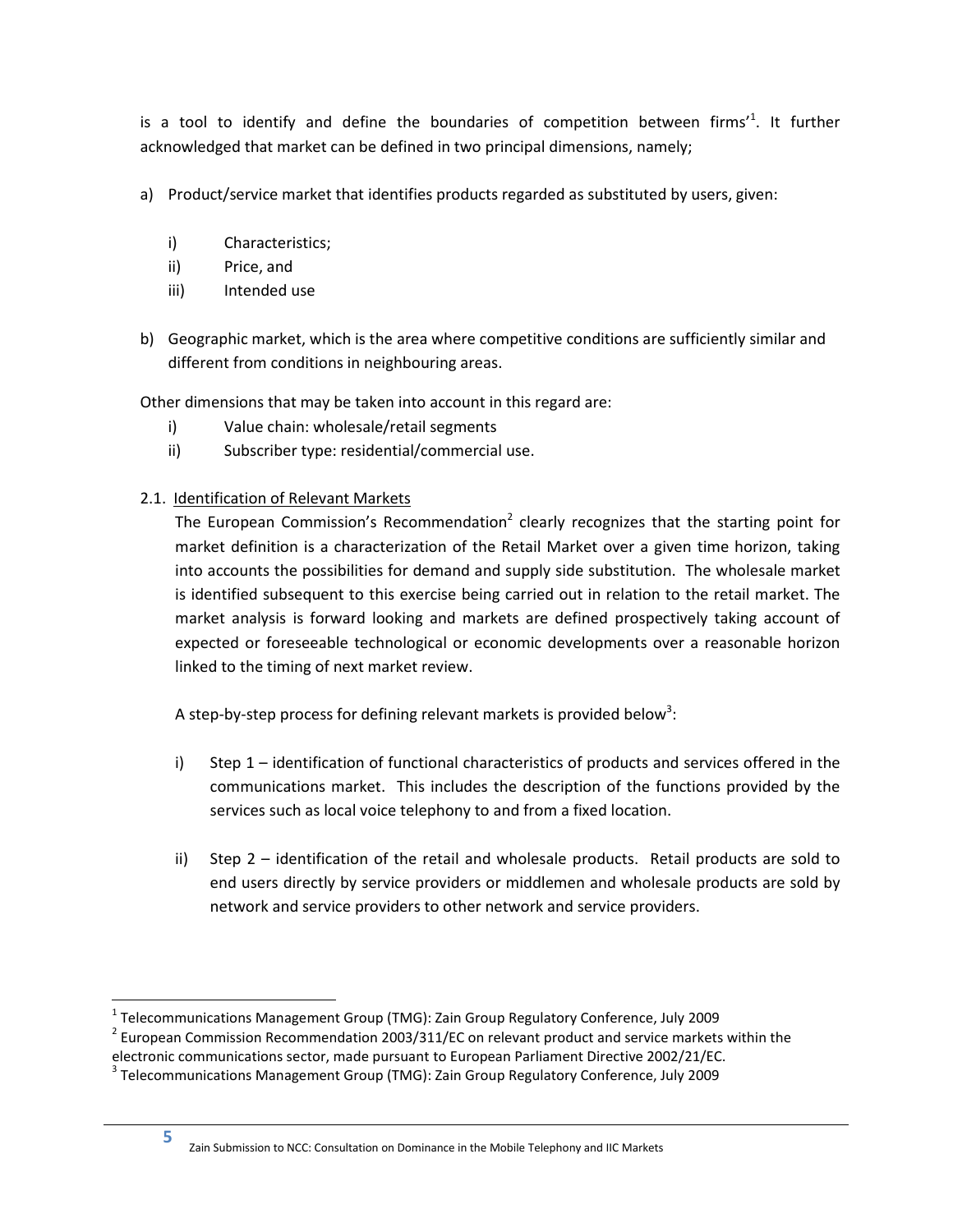- iii) Step 3 For each identified product, there should be an application of the hypothetical Monopolist Test (HMT) in each geographic region where the conditions are similar. Conditions are considered to be similar where the prices offered are broadly the same.
- iv) Step 4 To perform the HMT, information on the demand and supply side of the market should be assessed,using the information and data assembled on demand to determine to what extent demand would fall in the event of any price increase.
- v) Step 5 Where the HMT shows that the price increase (Small but Significant and Nontransitory Increase in Price (SSNIP)) is not profitable, it is advisable for the market to be widened to include other products that constrain the Operator under consideration. For instance, fixed services may be constrained by mobile services and thus the market may need to include both.
- vi) Step  $6 \ln$  the event that the price increase is found to be profitable, this will determine the candidate relevant market. It is regarded as a candidate relevant market because the process has not been concluded.
- vii) Step  $7$  The candidate relevant market is further assessed as to whether an Operator supplying similar products or services may easily switch production and compete with the monopolist. If the supply substitution is possible, this negates the power of the monopolist.
- viii) Step  $8$  The relevant market is identified at the point where both demand and supply substitution does not constrain the hypothetical monopolist.

In order to ensure regulatory certainty and predictability with regard to this exercise and thus ensure its credibility, we invite the Commission to publish relevant information relating to the application of the above internationally recognized process and tests it has undertaken to determine the relevant markets for which it now seeks to make a determination of dominance.

# <span id="page-9-0"></span>2.2. Market Segmentation

**6**

The European Commission Recommendation 2003/311/EC (pursuant to Directive 2002/21/EC of the European Parliament) has identified 18 relevant markets across the retail and wholesale space as detailed in **Attachment I** to this document.

The fine delineation of the relevant markets is especially noted as this seeks to appropriately recognise the distinct characteristics of the identified markets as discussed in [2.1.](#page-8-0)

# <span id="page-9-1"></span>**3. Review of the Consultation Paper on Dominance**

Zain has undertaken a review of the Consultation Paper as follows:

Zain Submission to NCC: Consultation on Dominance in the Mobile Telephony and IIC Markets.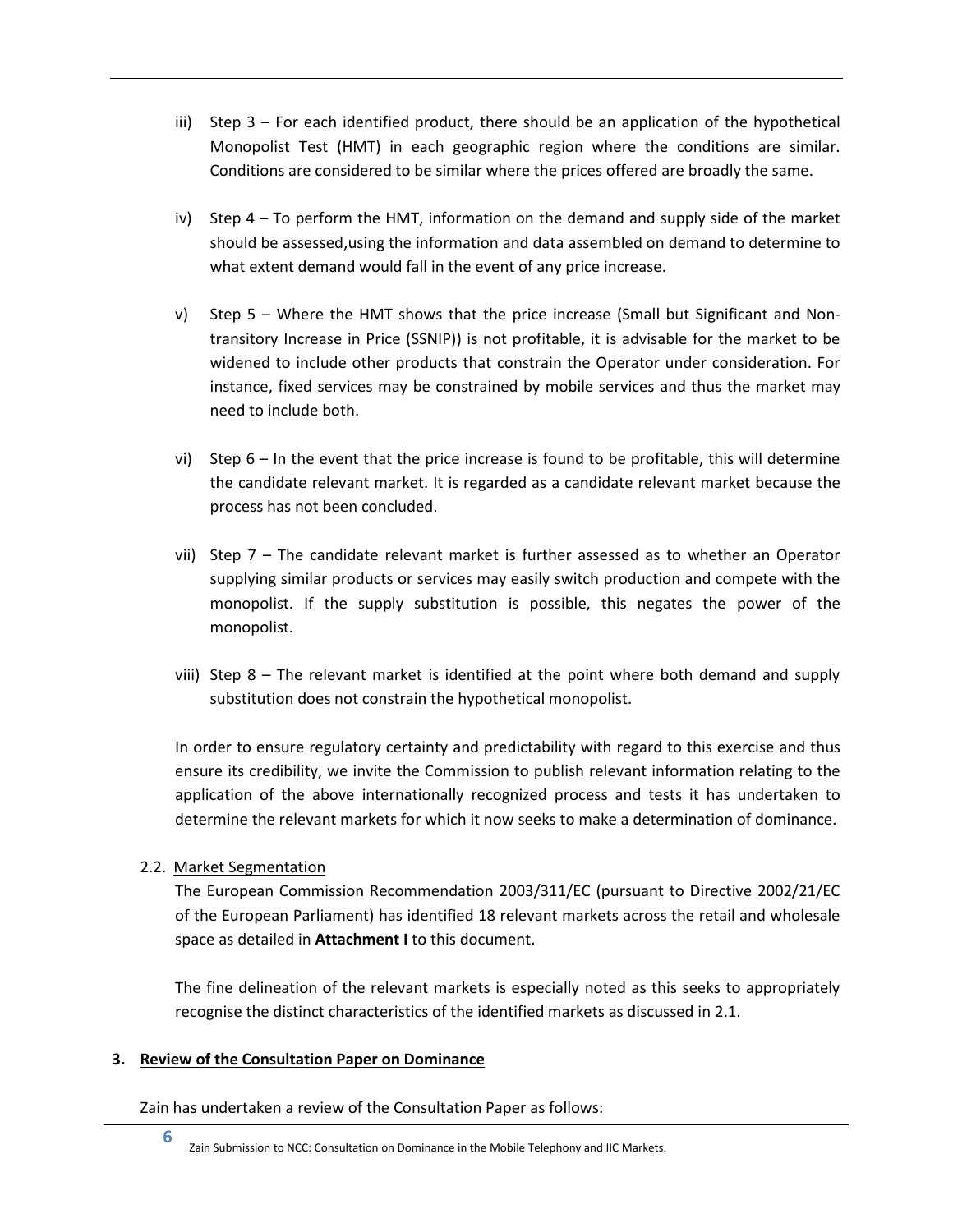# <span id="page-10-0"></span>3.1. Clarification on the relevant Retail Mobile Market for Determination of Dominance

We note that the Consultation Paper identifies the **Mobile Telephone Services Market** as one of those in which the NCC intends to undertake dominance determination. On the contrary, the Proceeding Notice of 27 October 2009 that the NCC sent to Zain shows an intention to determine dominance in the **Mobile Wireless Market**. We would appreciate clarification of the NCC's intention as the **Mobile Telephone Services Market** refers to the **Mobile Voice Market**, whereas the **Mobile Wireless Market** refers to the entire **Mobile Telecommunications Market** comprising the following markets: (i) Mobile Voice; (ii) Mobile SMS; (iii) Mobile Data; and (iv) Mobile Broadband.

We have elected to defer to the provisions of the Consultation Paper, that is, the Mobile Telephone Services Market. For greater clarity, we have elected to use the term **Mobile Voice Market or Mobile Telephone (Voice) Market** throughout this Submission.

Zain would in particular, advise against the intent communicated in the Proceeding Notice. This is on grounds that the Mobile Wireless Market is a combination of several relevant markets with distinct attributes as indicated above and a monolithic consideration will negate the essence and defeat the objectives of the intended determination. The delineation of the Mobile Wireless markets are discussed in detail in [3.2.1.](#page-11-0)

# <span id="page-10-1"></span>3.2. Market Delineation

**7**

This section undertakes a review of the markets proposed by the NCC for determination of dominance.

We observe as discussed in [2.1](#page-8-0) (International Best Practice on Identification of Relevant Markets) above, that a market is defined prospectively taking account of expected or foreseeable technological or economic developments over a reasonable horizon linked to the timing of the next market review, among others. We note that the Consultation Paper does not provide any indication of the steps taken by the Commission to delineate the market as prescribed by International Best Practice. We would like to point out that this is absolutely critical for the purpose of regulatory transparency and certainty because it would have enabled stakeholders to participate in the exercise to fully appreciate the said markets and their delineation, in order to be conversant with and committed to the delineation. Any misunderstandings would also have been cleared up, making for greater transparency and certainty. These critical elements are pertinent for the success of this exercise.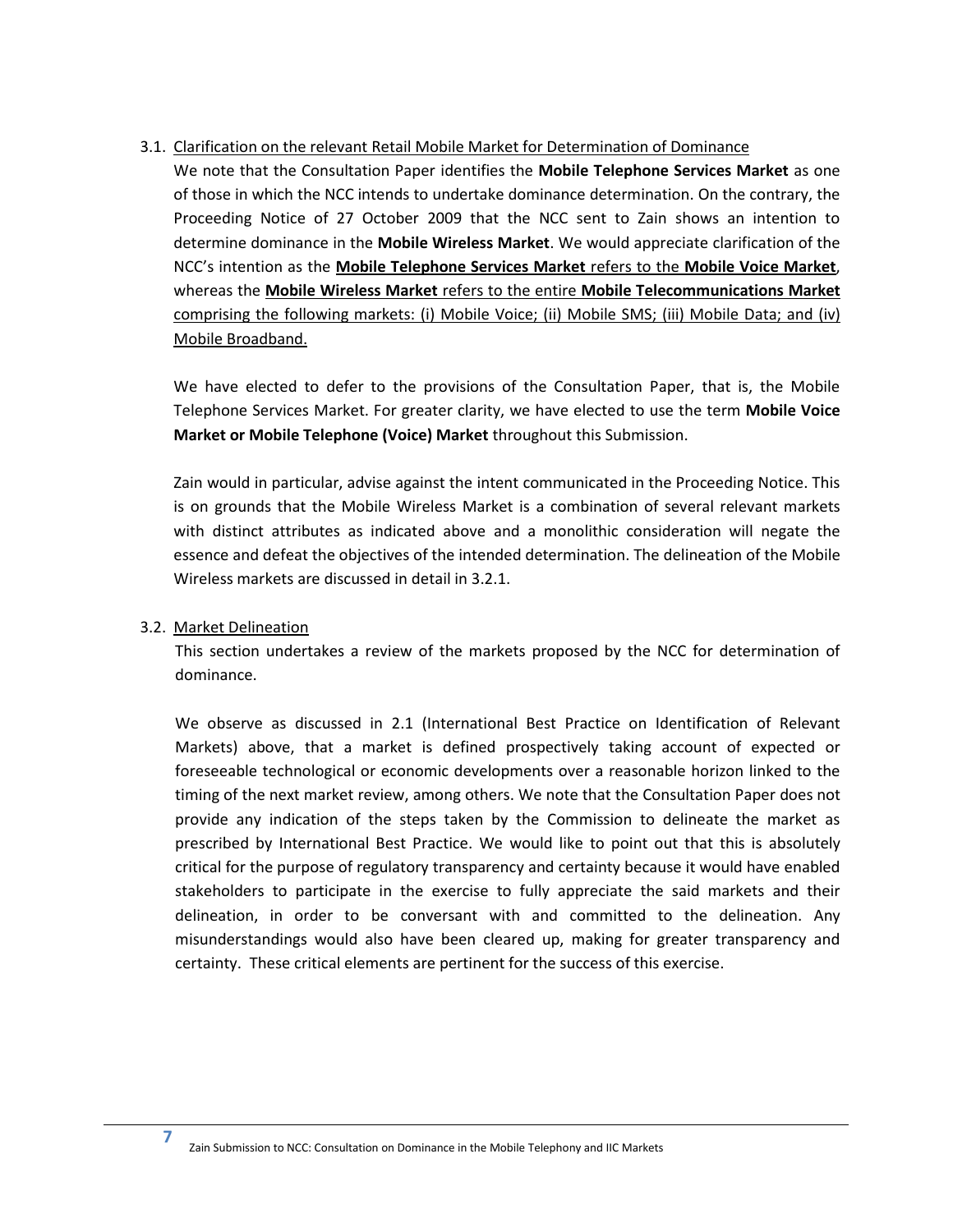#### <span id="page-11-0"></span>3.2.1.Mobile Telephone(Voice) Services Market

As earlier highlighted, the **Mobile Wireless Market** is a reference to the entire **Mobile Wireless Telecommunications Market** comprising the mobile voice, SMS, data and broadband markets. An attempt to determine dominance for this market presents a potential risk of overgeneralization as issues that are applicable to one relevant market or segment as it were, would be extended to a broader market or other relevant markets where they do not necessarily apply. For instance, the Mobile Broadband Market is a more recent development than the Mobile Voice Market. It is pertinent to note that many customers in this market use data cards rather than mobile phones. Operators' market shares in the Mobile Voice and Mobile Broadband markets are different and an Operator (or Operators) that may have market power and possibly be dominant in one may not be in another. As such, a declaration of dominance in the Mobile Wireless Market as opposed to the individual markets of Mobile Voice and Mobile Broadband, could thus be misleading, especially as information about Mobile Broadband subscriptions in Nigeria may not have been readily distilled or distinguished from those for Mobile Voice. We believe therefore that more indepth study is required to better delineate these markets. A broad market delineation as opposed to a fine one, thus has the potential to negate the essence and defeat the objectives of the intended determination.

We opine that the objective of this exercise would be better served by finer market delineation as is obtainable in the European market delineation discussed above and has been addressed in many other jurisdictions. As observed in *Attachment I,* the fixed market, which is the predominant market in Europe, is divided into markets for residential and non-residential as well as between personal and public access. This takes cognizance of the fact that the nonresidential market comprises business and corporate customers, some of which are not-for profit organizations and other corporate entities. This non-residential market is less sensitive to price changes than the residential market. Market delineation thus seeks to take those aspects into consideration in order to properly characterize the market and avoid misrepresentation that an overly broad market delineation would bring.

Accordingly, in view of the fact that mobile wireless is the predominant market in Nigeria, greater delineation of this market is considered necessary. This is because it comprises several markets with distinct characteristics of product portfolio, prices, suppliers and consumers, among others. Consequent to the above, Zain wishes to recommend the delineation of the mobile wireless market as follows:

- Mobile Voice (i.e., telephony).
- Mobile SMS and its related services
- Mobile Data
- Mobile Broadband Services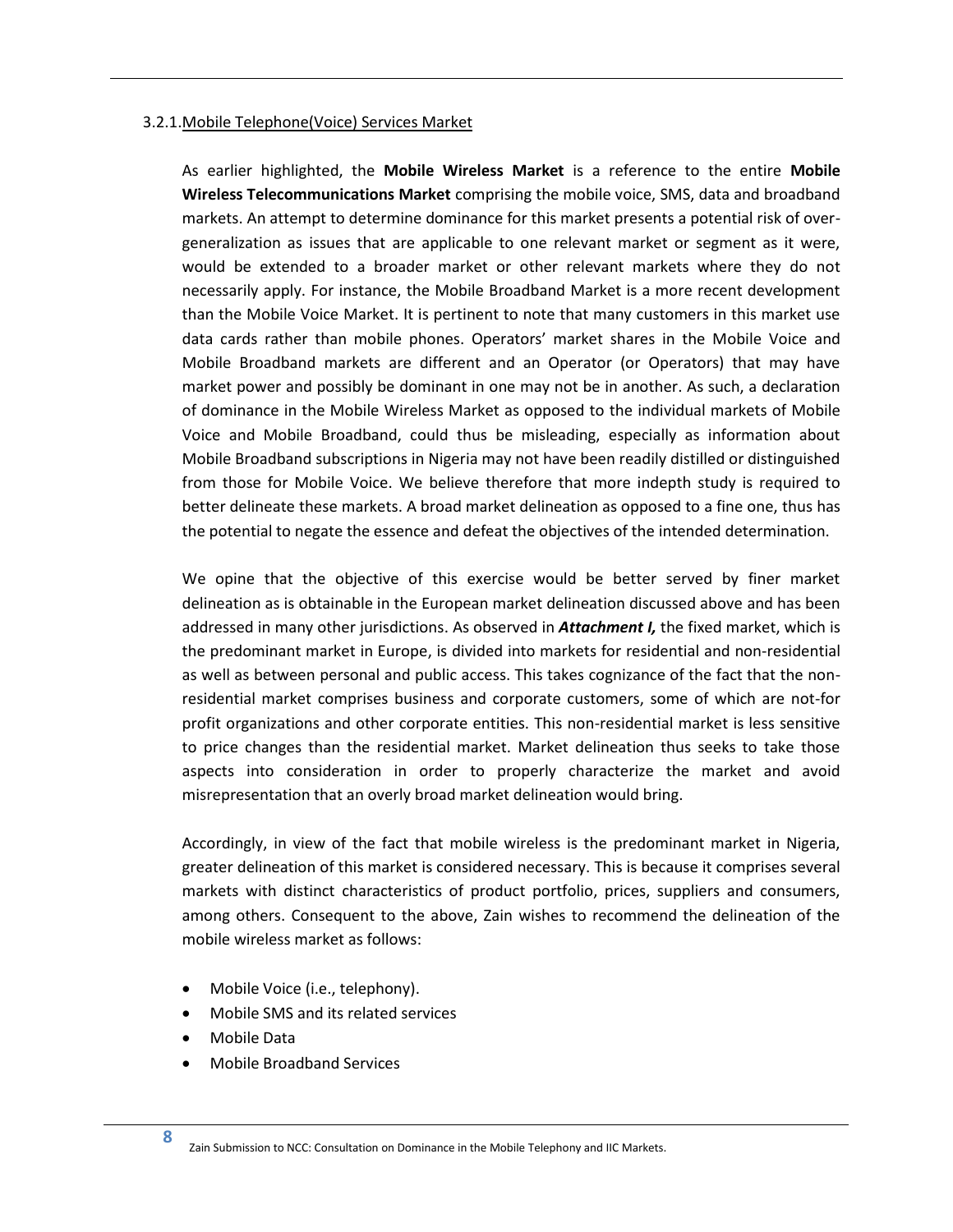This is in view of the fact that among other considerations, the markets are quite distinct and the entities that may be dominant in one may not be in the others. In particular, it is notable that with their head start in the mobile data and broadband market, the CDMA operators have had greater share of this market as well as higher revenues per user than the GSM operators.

Detailed discussion of the relevant mobile wireless markets in Nigeria is given below:

**Mobile Voice:** This is the traditional mobile voice service that enables subscribers to communicate with one-another. This has been identified as a peculiar market that the Commission should study to determine which operator(s) is/are in a dominant position and whether such Operator(s) have engaged in any action aimed at lessening competition.

**Mobile SMS and its related services**: Short Message Service (SMS) is the most commonly used data application on mobile phones. It is estimated that 74% of all mobile phone users are active SMS users (over 2.4 billion out of 3.3 billion total subscribers at the end of 2007). SMS remains by far the largest component of non-voice service revenue, contributing in excess of USD232.2m (27.5%) of the total data market in the first quarter of 2009 (Source: Informa 2009). This is another market that the Commission is advised to evaluate in terms of determining dominance.

**Mobile Data** The other non-SMS data services used by mobile subscribers were worth 31 Billion dollars in 2007 worldwide, and were led by mobile music, downloadable logos and pictures, gaming and advertising (source: Informa 2007). This is another thriving segment of the mobile telecommunications market in Nigeria that is on the increase owing to huge demand by the youth segment. It is recommended for further analysis.

**Mobile Broadband Services**: This is another market projected to enjoy huge subscribers demand. It is wireless high-speed internet access through a portable modem, telephone or other device. Devices that provide mobile broadband include: PC data cards, USB modems, USB sticks, phones with data modems and portable devices with built-in support for Mobile Broadband (like notebooks and Mobile Internet Devices (MIDs)). It is imperative to state that the CDMA Operators were offering mobile broadband services prior to the auction of the 3G spectrum licence to the GSM Operators in 2007. This segment of the market is recommended for evaluation by the Commission to determine dominant operators and any action that may be aimed at lessening competition.

# <span id="page-12-0"></span>3.2.2.International Internet Connectivity Market

Another market proposed by the Commission for determining dominance is the International Internet Connectivity (IIC) Market. The Consultation Paper seems to equate this market with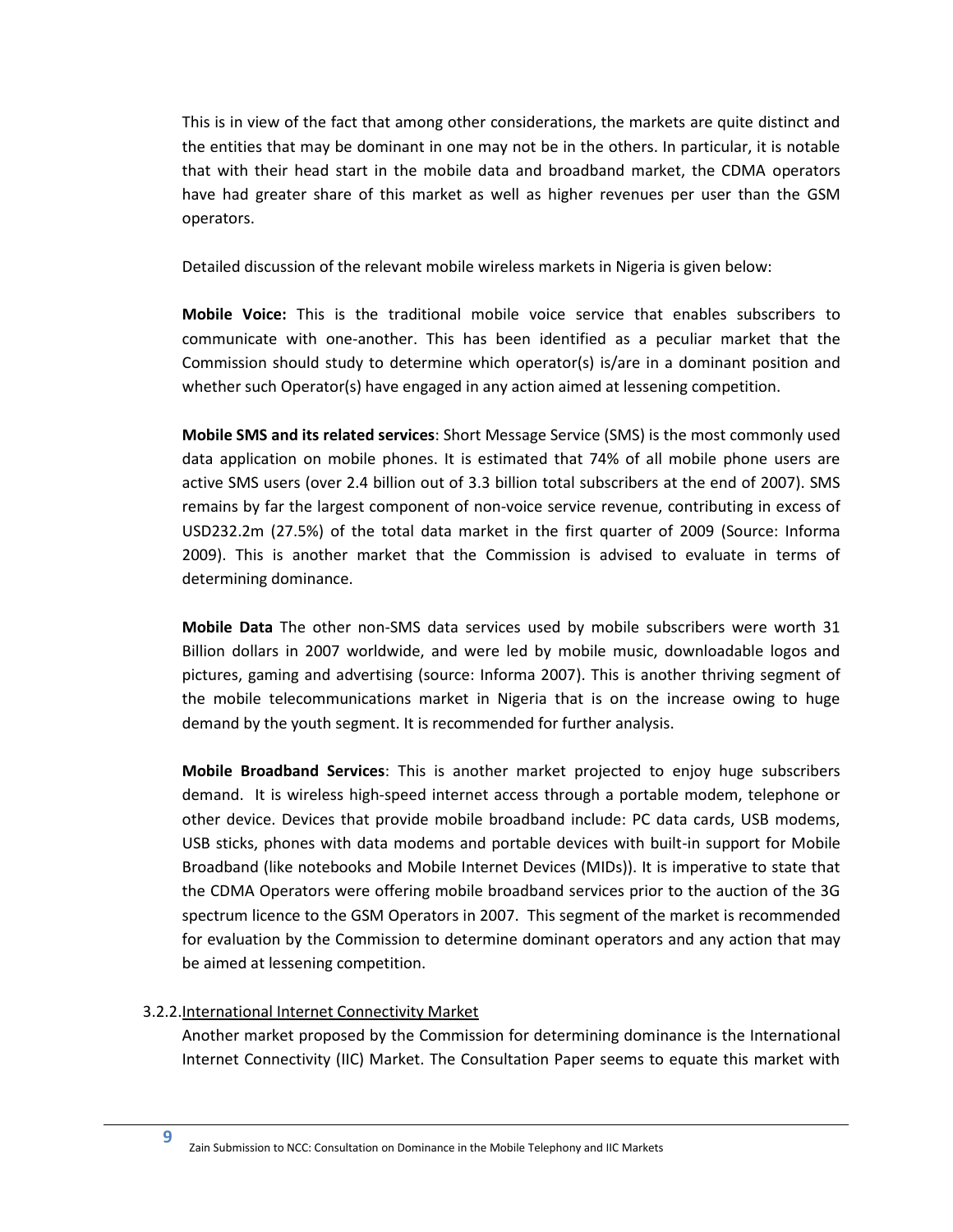the submarine cable market in Nigeria. We note that prior to the availability of SAT-3 (submarine cable) in Nigeria in 2003, international voice service was offered via satellite. Similarly, in the event of service disruptions on the SAT-3 cable managed by NITEL, stakeholders rely on satellite for delivery of International Internet Connectivity. It is therefore important to acknowledge it as another segment of the IIC market, i.e., a relevant market for the purpose of dominance determination side by side with the submarine cable market, both supplying International Internet Connectivity or international bandwidth.

# <span id="page-13-0"></span>3.3. Market Analysis for the Mobile Telephone (Voice) Market

The Commission in the Consultation Document indicated that there are five Operators licensed to provide mobile telephone services in Nigeria, namely:

- MTN Nigeria Communications Limited
- Celtel Nigeria Limited (Zain)
- Glo Mobile Nigeria Limited
- Nigerian Mobile Telecommunications Limited (M-tel)
- Emerging Markets Telecommunications Services Limited (Etisalat)

We would like to draw the attention of the NCC to the fact that the companies listed above are not the only ones that the NCC has licensed to provide mobile services. It is notable that the listed companies are those that adopted the Global Mobilecommunications System (GSM) as the underlying technology/standard for their service delivery. It should be recalled that upon the expiry of the five-year exclusivity period granted the Digital Mobile License (DML) Operators in 2006, the Commission introduced the Unified Access Licence regime which opened up the space for operators to provide mobile or fixed services on their existing spectrum in furtherance of the technology-neutrality policy of the Commission. The introduction of the Unified Licensing Regime in the Nigerian Telecommunications market in 2006 thus afforded non-GSM Operators the opportunity to secure Universal Access Service Licences to offer either or both fixed and mobile telecommunications services. The CDMA operators are providing mobile services – voice, SMS, data and broadband just like the GSM companies. We are concerned therefore that the Commission has restricted its market analysis to only the GSM Operators whereas the list of mobile operators in the country now includes other non-GSM operators, a list of which is provided below.

- Visafone Nigeria PLC
- Starcomms PLC

**10**

- Multilinks Telecommunications Nigeria Limited (Multilinks-Telkom)
- Reliance Telecommunication Limited (Zoom Mobile)
- Intercellular Nigeria Limited

Indeed, we note that the Commission, in its publication of industry statistics, classifies mobile operators as Mobile (GSM) and Mobile (CDMA), the latter representing mobile Operators using the Code Division Multiple Access (CDMA) standard/technology. A sample table of the industry subscriber statistics downloaded from the Commission's website is provided below: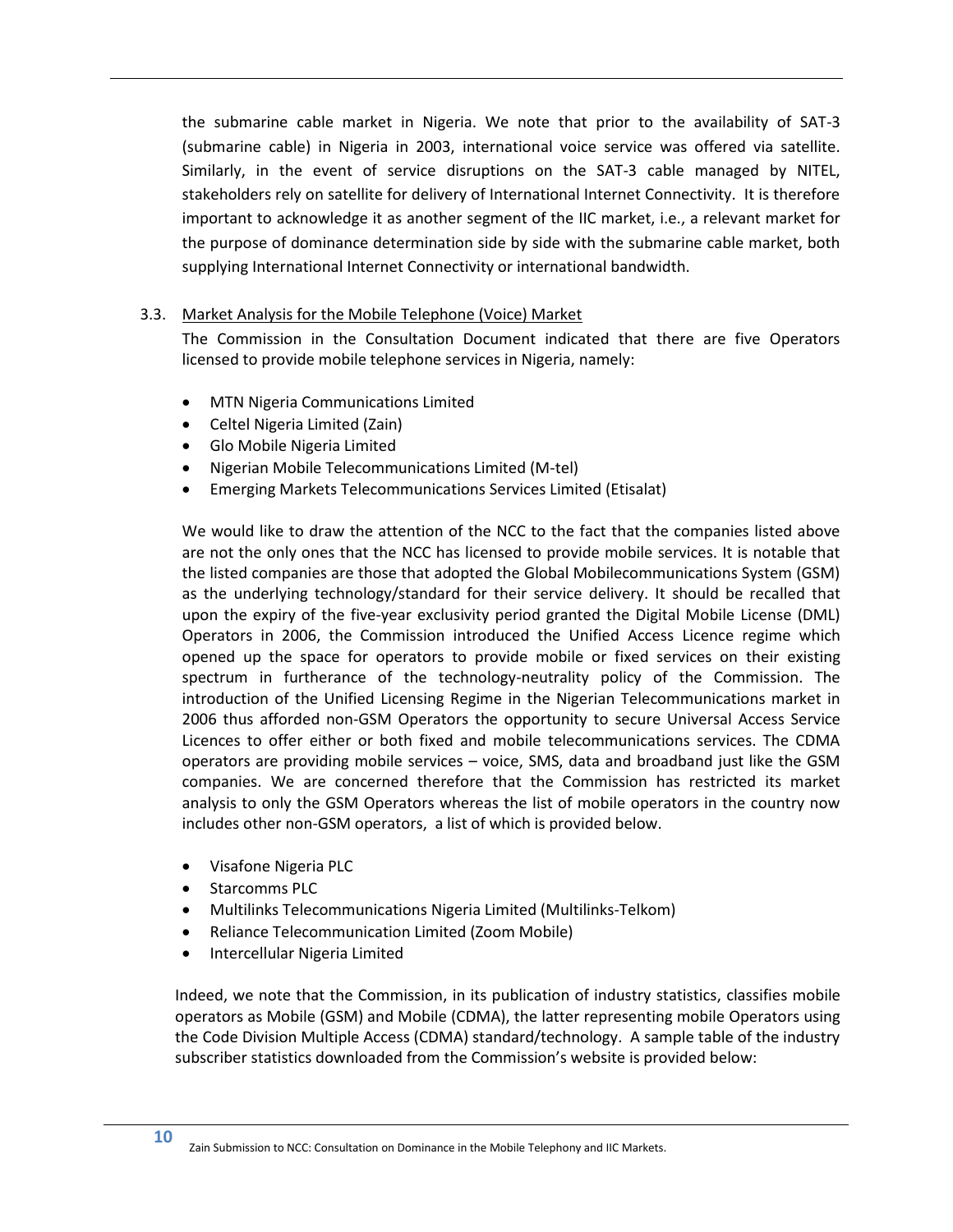|                  | <b>Operator</b>          | 12007      | 2008        | Jun '09     | <b>Aug '09</b> |
|------------------|--------------------------|------------|-------------|-------------|----------------|
|                  | Mobile (GSM)             | 40,011,296 | 56,935,985  | 59,194,972  | 60,908,488     |
| <b>Active</b>    | Mobile (CDMA)            | 384,315    | 6,052,507   | 7,223,039   | 6,933,897      |
| Lines            | Fixed Wired/Wireless     | 1,579,664  | 1,307,625   | 1,435,279   | 1,323,124      |
|                  | Total                    | 41,975,275 | 64,296,117  | 67,853,290  | 69,165,509     |
|                  | Mobile (GSM)             | 76,545,308 | 95,291,096  | 114,785,526 | 114,785,526    |
| <b>Installed</b> | Mobile (CDMA)            | 1,540,000  | 10,611,867  | 13,713,668  | 14,318,690     |
| <b>Capacity</b>  | Fixed Wired/Wireless     | 6,578,303  | 6,830,245   | 9,230,882   | 9,231,744      |
|                  | Total                    | 84,663,611 | 112,733,208 | 137,730,076 | 138,335,960    |
|                  | <sup>+</sup> Teledensity | 29.98[3]   | 47.98       | 48.47       | 49.40          |

<span id="page-14-3"></span>**Table 1: Subscriber Statistics**

We are concerned about the omission of the CDMA Mobile Operators from the Consultation Paper as this would significantly distort market information about the proposed exercise by the NCC. This is due to the fact that, according to information on the NCC's website, the market share of the CDMA Mobile Operators has grown from below 1% in 2007 to 10% as of August, 2009. This market is expected to increase to more than 19% by 2013 according to research by Pyramid<sup>4</sup> respectively. We consider, therefore, that the Commission would take action to correct this omission in order to ensure a fair market representation.

# <span id="page-14-0"></span>**4. Zain's Response to the NCC's Request for Specific Comments**

This section provides Zain's comments on specific issues in accordance to the request for comments by the NCC in the Consultation Paper.

# <span id="page-14-1"></span>4.1. Mobile Telephone Services Market (or Mobile Voice Market)

# <span id="page-14-2"></span>4.1.1.Market Share

 $\overline{\phantom{a}}$ 

**The Commission seeks comment on the market share of the mobile operators, and of MTN in particular on whether market share data should cause the Commission to exercise its authority to determine that MTN is a dominant operator. The Commission also seeks comments in this regard in relation to MTN, Zain and Glo Mobile collectively.**

# *Zain comments as follows:*

Consistent with best practice on the subject matter, Zain considers that the abuse of market share by an entity is the concern in competition regulation rather than possession of market share by the entity in question. We therefore subscribe to the view that market power enjoyed by an entity does not automatically translate to market dominance by that entity according to the following ruling:

<sup>4</sup> Pyramid Research. Communications Markets in Nigeria, March 2009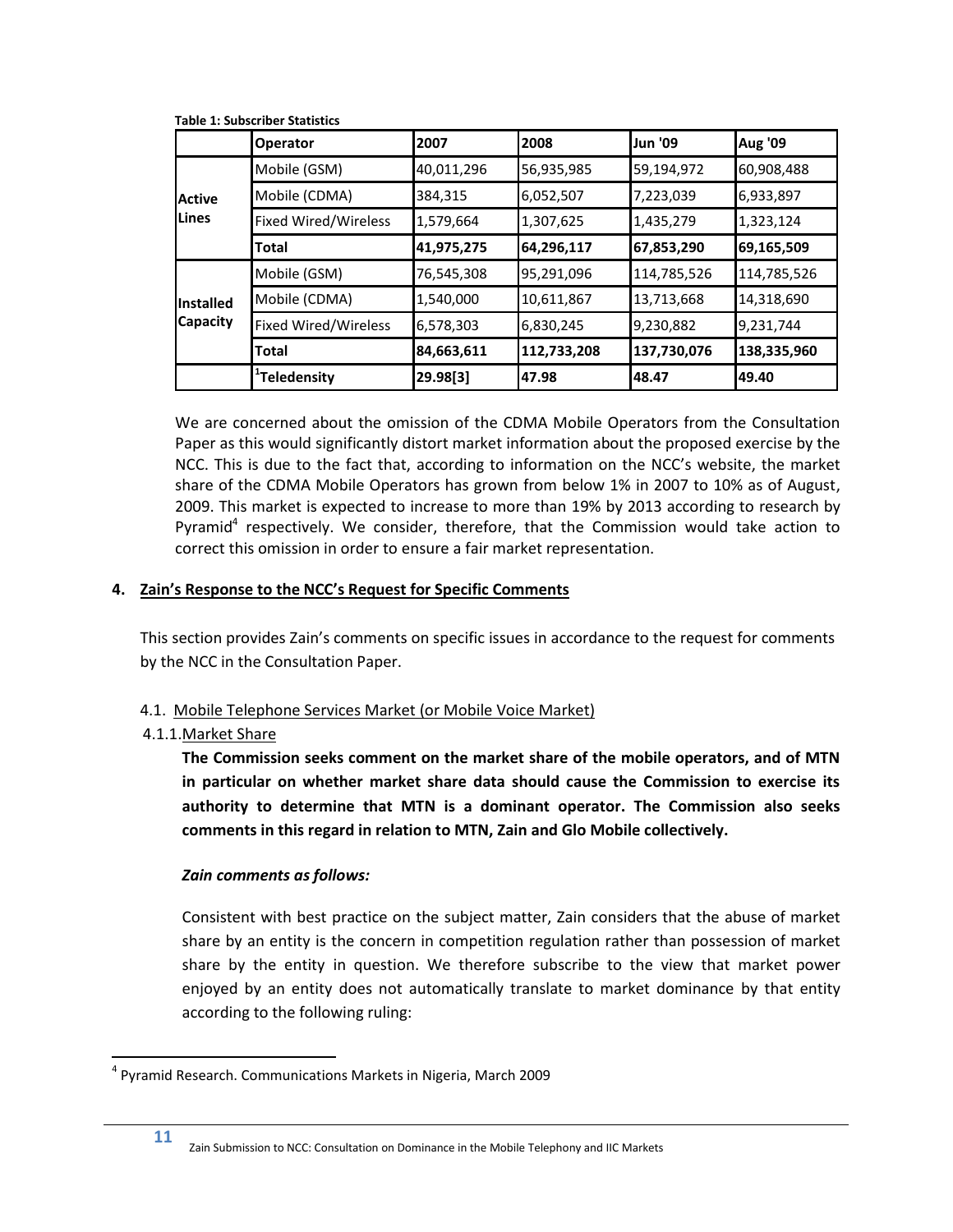*European Court of Justice (ECJ), United Brands Company v. Commission (1978, Case 27/76 ECR 207) determined dominance as "a position of economic strength enjoyed by an undertaking, which enables it to prevent effective competition being maintained on a relevant market, by affording it the power to behave to an appreciable extent independently of its competitors, its customers and ultimately of consumers."* 

In essence, Zain is of the view that where a company which has market power but has not prevented effective competition being maintained on a relevant market, it has simply earned market share through efficient operations and innovation. In such a case, the declaration of dominance on an operator or operators based on market share would serve to penalize efficient and innovative operators as opposed to encouraging them. Such an action would defeat the objective of the exercise which is aimed at encouraging efficiencies in service delivery that would be passed on to the customers.

Having considered the above, we observe that:

- The Consultation Paper acknowledges that "despite holding a market share slightly above 40%, the fact that this share has been declining suggests that competitive forces have been effectively working to check MTN's market power";
- Subscriber Statistics on the NCC website earlier discussed in [3.3](#page-13-0) above shows significant loss of market share collectively by MTN, Zain and Glo Mobile in relation to an increasing market share by CDMA operators and the other GSM operators.

It is evident therefore that no individual operator or group of operators collectively is/are behaving or capable of behaving appreciably independently of their competitors, customers and ultimately of consumers in the mobile voice market place in Nigeria.

Zain therefore does not consider that (i) MTN individually; or (ii) MTN, Zain and Glo Mobile collectively, have a position of dominance or have conducted itself or themselves in a manner that is capable of lessening competition.

**Notwithstanding the above, we like to point out that consistent with [2.1](#page-8-0) (Best Practice on the Identification of Relevant Markets) above, any discussion of dominance in a market must be with respect to specified timeframes (i) when the market survey is undertaken; and (ii) when the determination shall subsist until the next review is undertaken. Unlike for the International Internet Connectivity (IIC) market in which the subsisting period of the determination is given as 1 – 2 years, the next market review for the Mobile Voice Market is unspecified. This fact alone makes the market definition highly uncertain. We would therefore respectfully request information about the next market review from the NCC to assist more informed discussions and a decision about market share and the determination** 

Zain Submission to NCC: Consultation on Dominance in the Mobile Telephony and IIC Markets.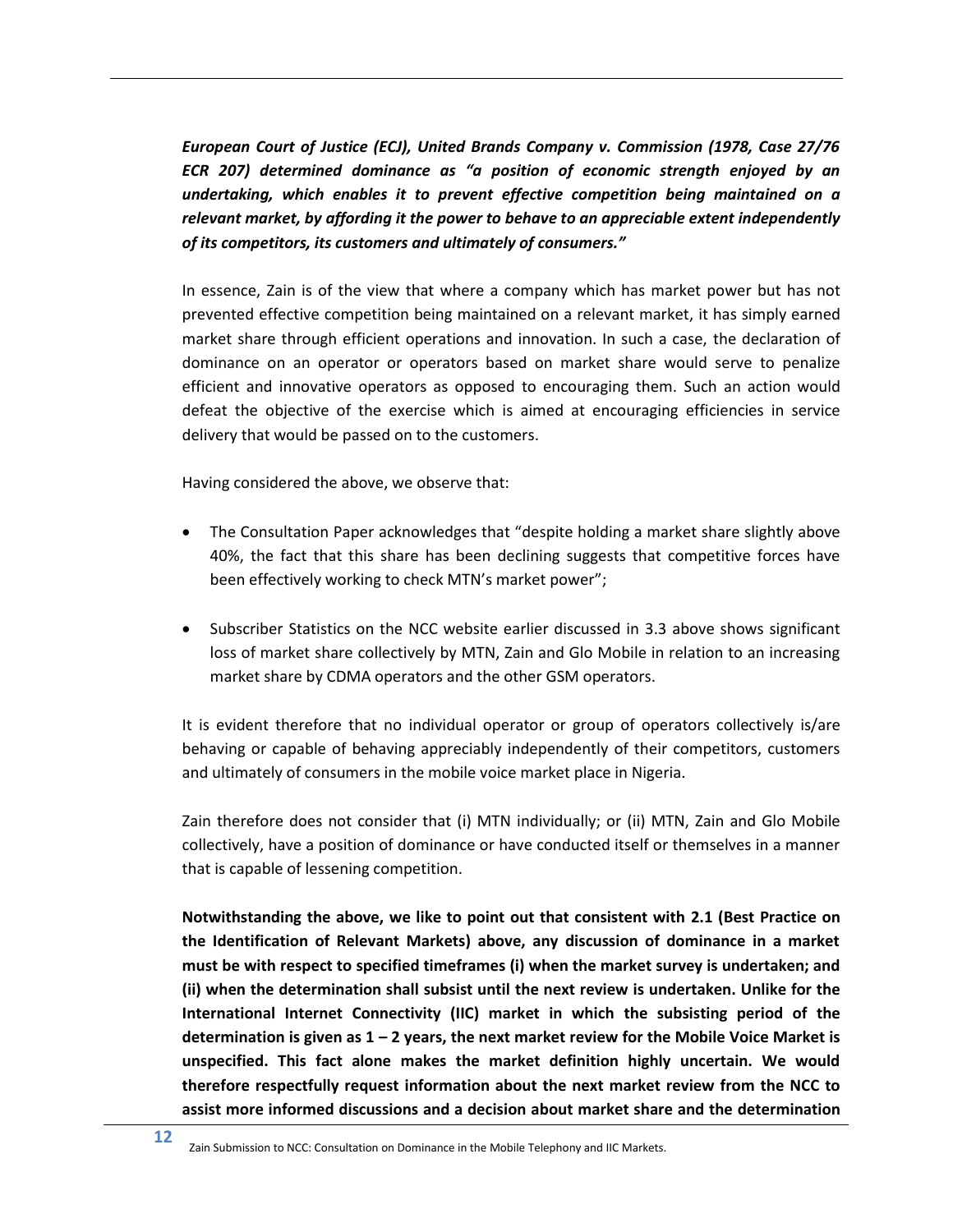**of dominance in relation to the Mobile Voice Market. Also, it is unclear, if the market share will be based on revenues or subscribers numbers or other parameter. This needs to be communicated as provided in Section 18(2) of the Competition Practices Regulations, 2007.**

Finally, we like to point out an error in the Consultation Paper which suggests that MTN, Zain and Glo Mobile "currently control over 98% of the [Mobile] market". This contradicts information published on the Commission's website (which is reproduced in [Table 1:](#page-14-3)  [Subscriber Statistics](#page-14-3) above). This gives the market share of the Mobile GSM Operators as a whole (i.e. MTN, Zain, Glo Mobile, Etisalat and M-tel) as 90%. The market share of the three (3) operators cannot therefore be 98%. The Commission is invited to correct this information.

## <span id="page-16-0"></span>4.1.2.Relative Size

**The Commission seeks comment on the relative size of operations of MTN versus other mobile telephone operators in Nigeria, and whether MTN realizes significant cost advantages from its size and scale of operations.**

## **Zain comments as follows:**

There is a correlation between size and cost of operations, particularly if the organization is efficiently run. All over the world, organizations rely on their relative size to negotiate favourable terms of trade with their respective service providers and Nigeria cannot be an exception.

Similar to the discussion under Market Share above, relative size should become applicable where an entity has conducted itself in any other way as to lessen competition. Otherwise, we would be penalizing rather than encouraging economic efficiencies in operations and service delivery.

In particular, it is noted that the issue of relative size needs to be carefully investigated as relative size needs to be balanced against actual operating costs. In effect, the argument of cost economies from relative size needs to be carefully weighed against actual procurement costs to make an informed decision.

Zain therefore suggests that detailed investigation is required to support the extent to which relative size counts as a factor in determining dominance given that this is not a typical measurement. This is in addition to our previous indication that relative size should be a secondary consideration in dominance determination predicated on the establishment of other behaviour by an operator or group of operators that prevents effective competition being maintained on a relevant market, by affording it or them the power to behave to an appreciable extent independently of competitors, customers and ultimately of consumers.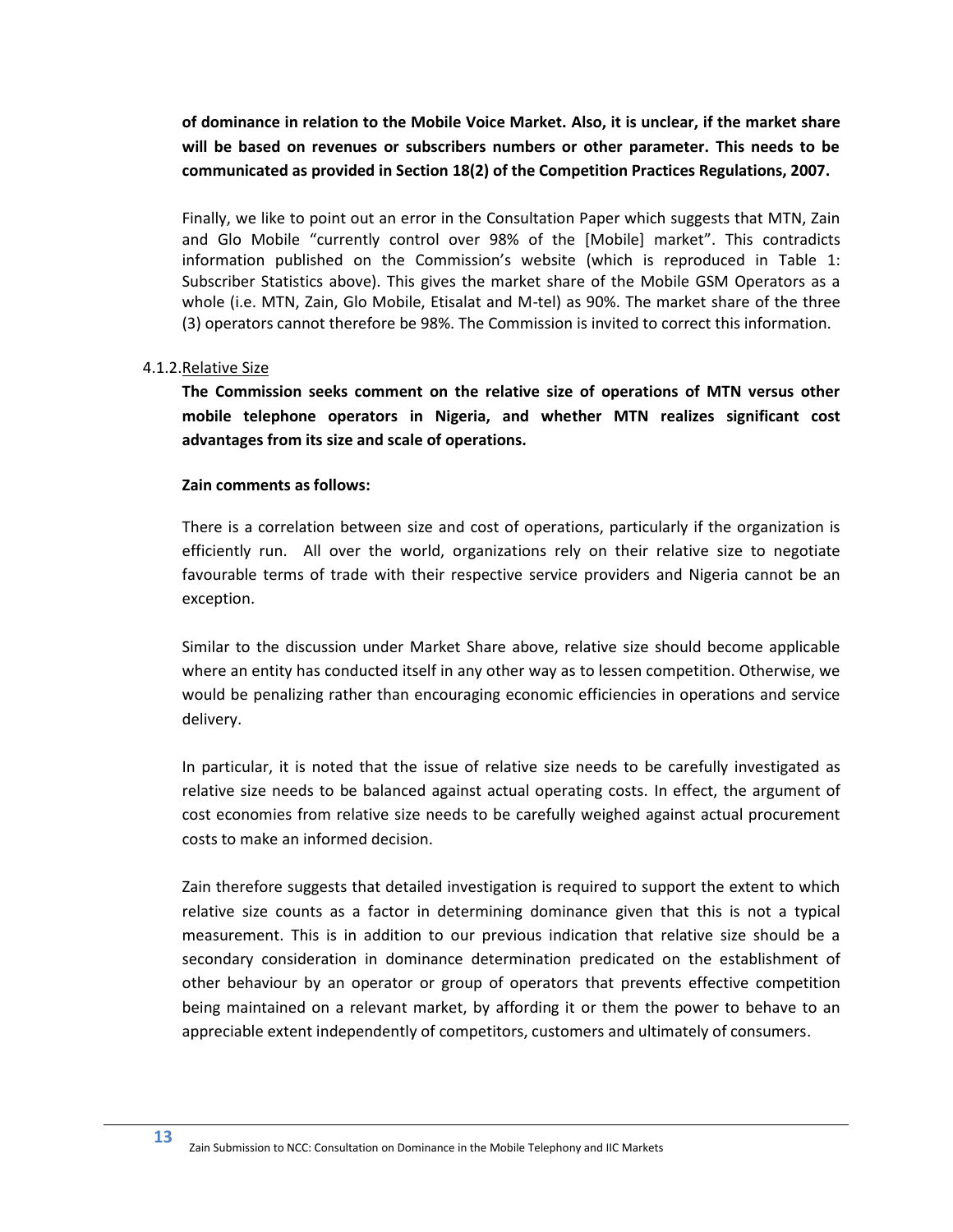### <span id="page-17-0"></span>4.1.3.Control of Essential Facilities

**The Commission seeks comments on the extent of MTN individually or MTN, Zain and Glo Mobile collectively exercise exclusive control over essential mobile network infrastructure, including cell towers, backbone network, and other facilities that are required by competing operators. We particularly seek input on the degree to which the control of such infrastructure may be demonstrated to have lessened the growth of competition, either through lack of access or excessive pricing for access. We also seek comment on other difficulties that competitors have encountered.**

# *Zain wishes to discuss the exclusive control of essential facilities from the following perspectives:*

I. Cell Sites:We like to point out that CDMA Operators' relative requirement of fewer cell sites (base stations/towers) compared to their GSM counterparts for coverage of a given land area should not be misconstrued as the control of this essential facility by the GSM Operators given that the technical parameters and requirements are quite distinct. Additionally, the rollout of cell sites has been adequately addressed with the licensing of co-location service providers. Indeed, Etisalat and Visafone have exploited this to great advantage in achieving fast rollout of service. The grant of a US\$230m facility by the International Finance Corporation to Helios Towers, a collocation licensee in Nigeria, to increase its base stations to 2,000 is indicative of the absence of control of this essential facility by any entity to the disadvantage of another. Indeed, the even greater requirement for many more cell sites for 3G coverage by a GSM Operator than a CDMA Operator indicates that the facility is more essential to the former than the latter. Besides being mandated by regulation, collocation is gaining ground among licensees. This removes any sort of unique control that an operator could have over sites.

Accordingly, the situation in Nigeria is not one in which (i) MTN individually; or (ii) MTN, Zain and Glo Mobile collectively exercise exclusive control of this essential facility.

- II. Backbone Network (Leased Circuits): While MTN, Zain and Globacom have built their own backbone infrastructures that were initially meant for own use, they are increasingly offering transmission services to other operators with the advent of the Unified Licensing regime. The following companies are also providing transmission services to Zain and other telecommunications operators:
	- Phase 3 Telecommunications
	- Sub Urban Telecommunications
	- 21<sup>st</sup> Century Telecommunications

We are of the view that the market is not controlled by either MTN individually or MTN, Zain and Globacom collectively and as such, we do not subscribe to the proposition that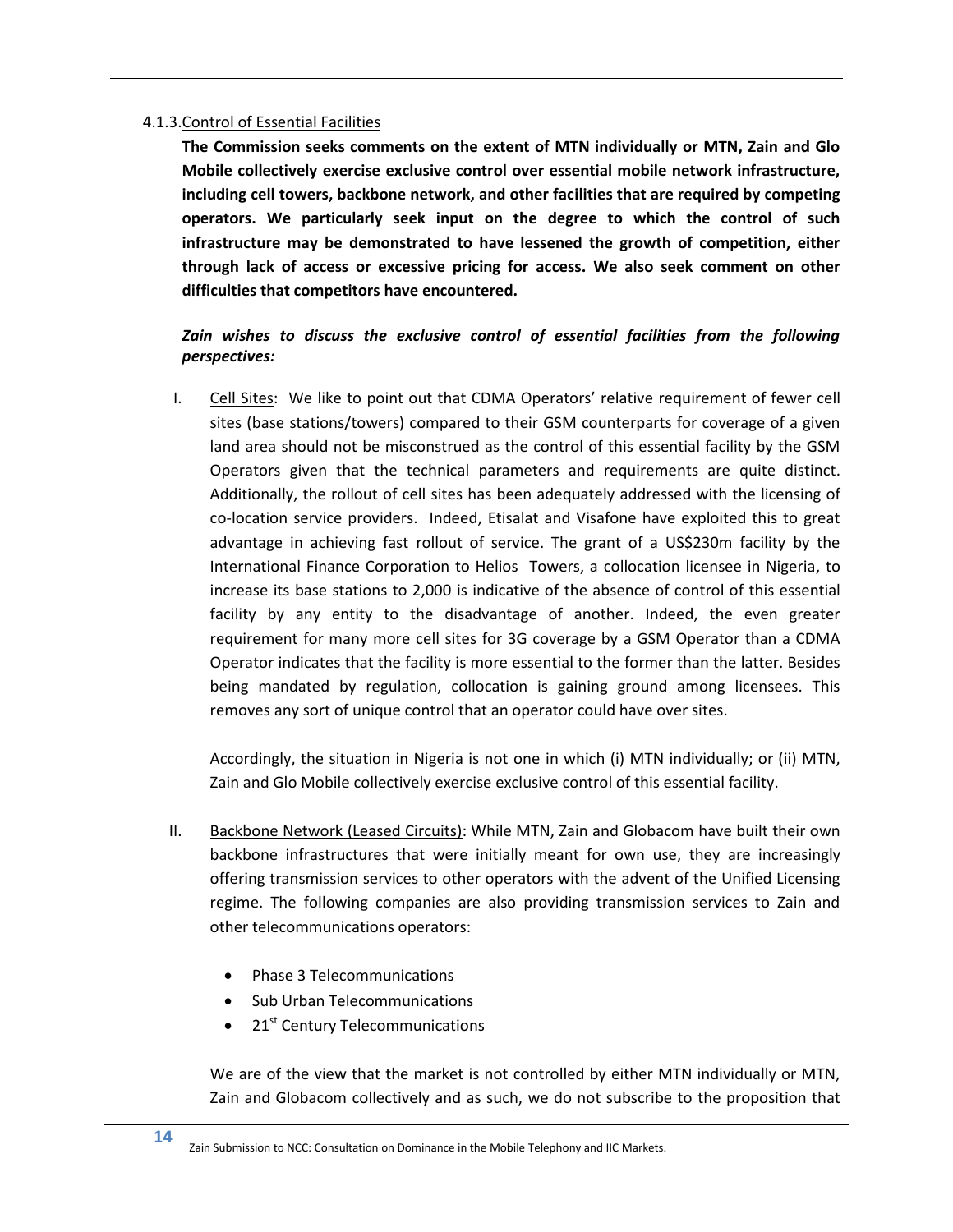any entity has control of this essential facility to the disadvantage of any other. The NCC is, however, invited to undertake and publish studies required to review the supply and demand side of this market and to establish the possible control of facilities by the entities therein.

- III. International Gateway/Access: The Commission has fully liberalized the international gateway in Nigeria with the introduction of the Unified License Service Regime. As such, all Operators are now competing favourably on that score and the suggestion that (i) MTN; or (ii) MTN, Zain and Glo Mobile collectively exercise exclusive control of this essential facility to the disadvantage of another is inaccurate and inappropriate.
- IV. Radio Spectrum: It is necessary to state that the CDMA Operators were granted 3G spectrum at relatively cheaper rates compared to their GSM counterparts who paid USD150million for similar spectrum. Additionally, the CDMA technology presents the advantage that a CDMA operator can deliver 3G services (throughput) on its exsisting spectrum, whereas this is not possible with GSM. As such, GSM Operators needed to acquire 2100MHz spectrum to be able to provide 3G services (throughput). This singular attribute gave the CDMA Operators a significant advantage over their GSM counterparts in the mobile data market and they have enjoyed a higher revenue share of this market in Nigeria. The Commission also grants spectrum on an ongoing basis for various services. The spectrum is issued through a competitive tender process and, as such, neither (i) MTN; nor MTN, Zain and Glo Mobile collectively have exclusive control of spectrum as an essential facility to the disadvantage of another.
- V. Interconnection: In compliance with statutory provisions, Zain is interconnected with other operators directly and indirectly through the Interconnect Clearing Houses. It is mandated that one connects and keep connection to other operators with a tight regime for disconnection. As such, no operator has exclusive control of this important resource.
- VI. International Internet Connectivity: The IIC Market is far more essential to Mobile Data and Broadband Markets than it is to the Mobile Voice and SMS Markets. The former relies extensively on international connectivity for the services of internet browsing, chat, and social networking, etc that are the drivers of that market. As such, potential control of this facility by a vertically integrated company, could lead to the lessening of competition in the Mobile Data and Broadband Markets. In our view, therefore, the control of essential facilities by an operator does not exist for the Mobile Voice and SMS markets. To that extent, MTN individually or MTN, Zain and Glo Mobile collectively neither have dominance nor can behave in a manner to lessen competition therein.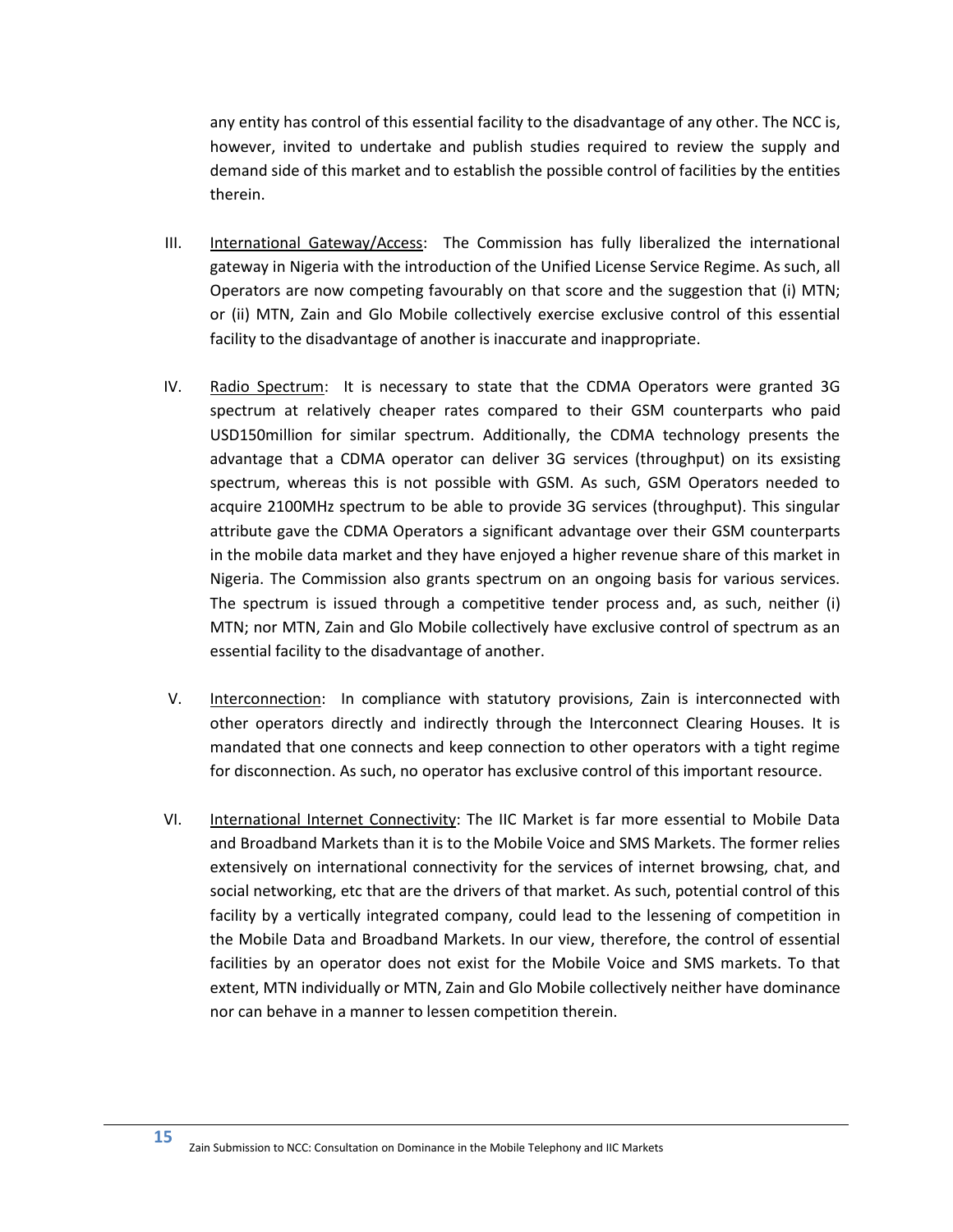However, control of essential facilities could exist for the Mobile Data and Broadband Markets and could lead to the lessening of competition in this market. As such, further investigation is warranted to ascertain the extent to which the control of the IIC by a vertically integrated company such as MTN or Globacom could lessen competition in the said market.

## <span id="page-19-0"></span>4.1.4.Negotiating Position of Customers

**The Commission seeks comments on the extent of customer switching among mobile carriers in recent years in Nigeria, and the degree to which a lack of number portability, roaming, or other factors may have inhibited customer choice and lessened competition to date. We also seek comment on how the introduction of number portability may affect the market in the future. The Commission additionally asks for any evidence that other factors may enable (i) MTN; or (ii) MTN, Zain and Glo Mobile collective; to sustain higher customer prices or other advantages due to customer reluctance or inability to switch carriers.**

## *Zain comments as follows:*

We note the Nigerian Mobile market is predominantly prepaid with high subscriber migration across the industry with even a slight price adjustment. Phones are generally not SIM-locked and there are no restrictions that tie post paid customers to a particular network for any period of time. A subscriber only needs to purchase a new SIM of his desired operator to switch service to that operator. It is estimated that 23% of Nigerian telephone subscribers have a minimum of two SIMs<sup>5</sup>. Churn rates are very high. It can therefore be concluded that the absence of number portability, roaming and other factors have not in any way inhibited customer choice nor lessened competition in this market.

# <span id="page-19-1"></span>4.1.5.Ease of Market Entry (Entry Barriers)

**The Commission seeks any views as to whether the restrictions on market entry in the mobile sector favour (i) MTN; or (ii) MTN, Zain or Glo Mobile collectively; and places it or them in a position of dominance in this market.**

#### *Zain comments as follows:*

The adoption of technology neutrality by the Commission and the introduction of the Unified Licensing Regime in Nigeria have further reduced any restrictions to market entry. As such, mobile wireless services can be readily offered on the CDMA and GSM standards. This is in contrast to other countries where restrictions exist on standards that may apply. Additionally, further to the recognition of the 2007 endorsement of WiMax as a 3G standard by the International Telecommunication Union (ITU), the Commission had proceeded to license 2.3 GHz spectrum, a candidate band for WiMax. Licensing of the 2.3 GHz band by the NCC is

 $\overline{\phantom{a}}$ 

<sup>&</sup>lt;sup>5</sup> Informa. Study on Nigeria, 2009.

Zain Submission to NCC: Consultation on Dominance in the Mobile Telephony and IIC Markets.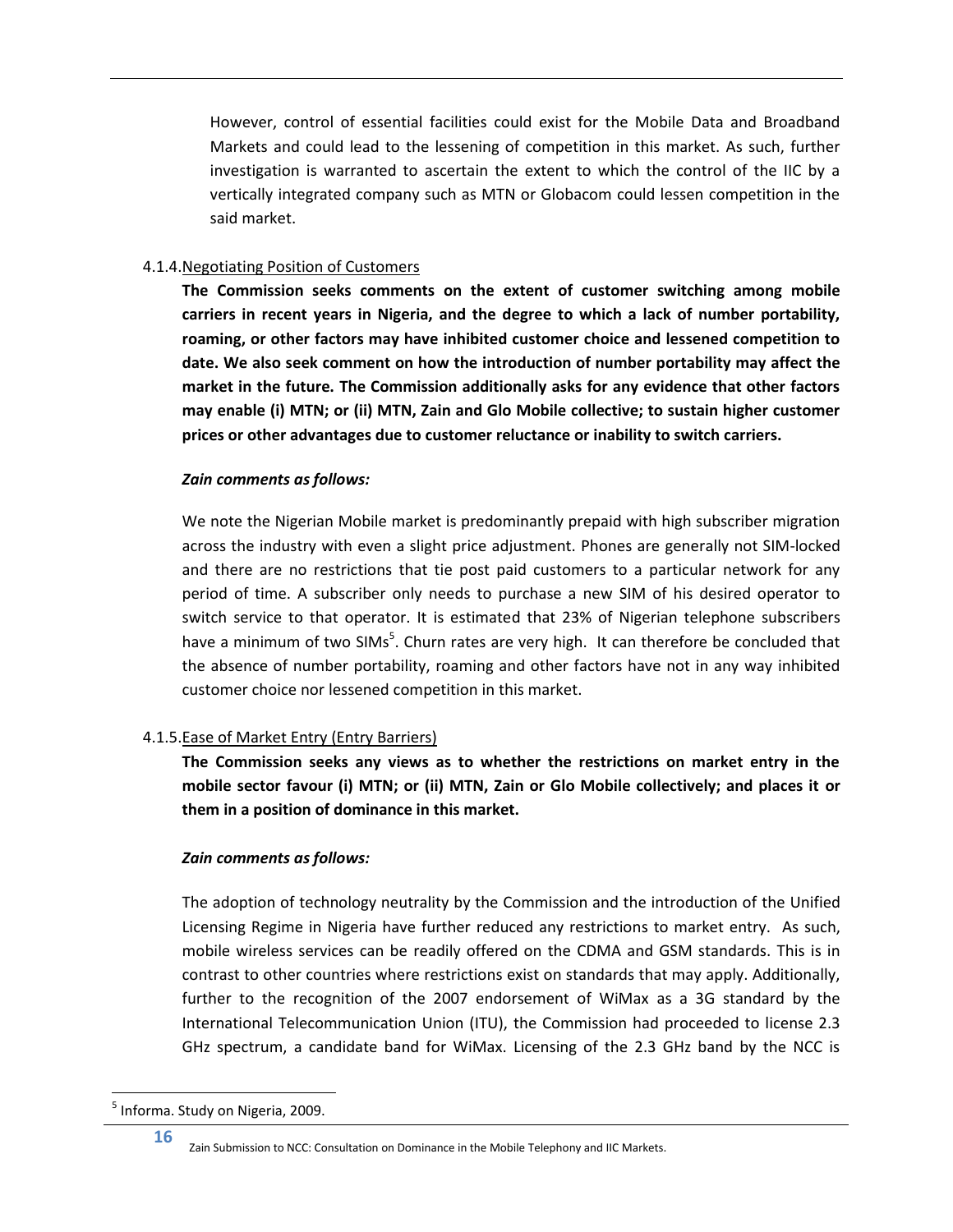expected in the short term and Operators will be able to offer mobile services beginning next year using the WiMax standard.

Also, the successful resale of NITEL may result in the emergence of two major mobile wireless operators through its GSM and CDMA infrastructures. These will add more mobile operators to the 11 currently operating. There are in effect few or no barriers to market entry into mobile service provision in Nigeria that could support or reinforce any argument of abuse of dominance or behaviour capable of lessening competition in therein by:

- (a) MTN individually; or
- (b) MTN, Zain or Glo Mobile collectively.

## <span id="page-20-0"></span>4.1.6.Rate of Technological Change

# **The Commission requests comments on the effect of 3G services in particular, and technological change in the mobile telephone market in general, upon**

- (a) The position of MTN this market and its possible dominant position in this market; and
- (b) The position of MTN, Zain and Glo Mobile collectively and their collective dominant position in the market.

## *Zain comments as follows:*

The uptake of 3G services all over the world, including Nigeria has been relatively slow. This is attributable to: (i) the cost of 3G (UMTS) spectrum; (ii) the relative cost of deployment given the higher requirement in terms of cell sites to realize coverage at 2100 MHz as opposed to the 900 and 1800 MHz for 2G; and (iii) the availability and cost of mobile equipment (iv)the total cost of ownership. As the availability and cost of mobile equipment improve, service uptake is expected to rise. However, with the level of 3G penetration in Nigeria, uptake is not anticipated to make a significant impact on the market, as a large number of the population will settle for traditional voice service. This is the reality for all Operators. As such, there is no imbalance of advantage between the established operators and new entrants in this regard.

With regard to 2G however, we note that Etisalat entered the market with an all-EDGE (2.75G) network as opposed to MTN, Zain and Glo Mobile that started out with an all-2G network. The former have had to upgrade their networks to effectively compete. Even so, some of their sites are still GPRS sites compared to EDGE by the newer operator. In this regard, technology change has rather been to the disadvantage of the incumbents – MTN, Zain and Glo Mobile.

Between CDMA and GSM operators, on the other hand, the former with their CDMA2000-1X and 1X-EV-DO) networks have had superior data capabilities to the 2G, GPRS and EDGE networks of the latter. The imbalance of advantage is in favour of the CDMA operator.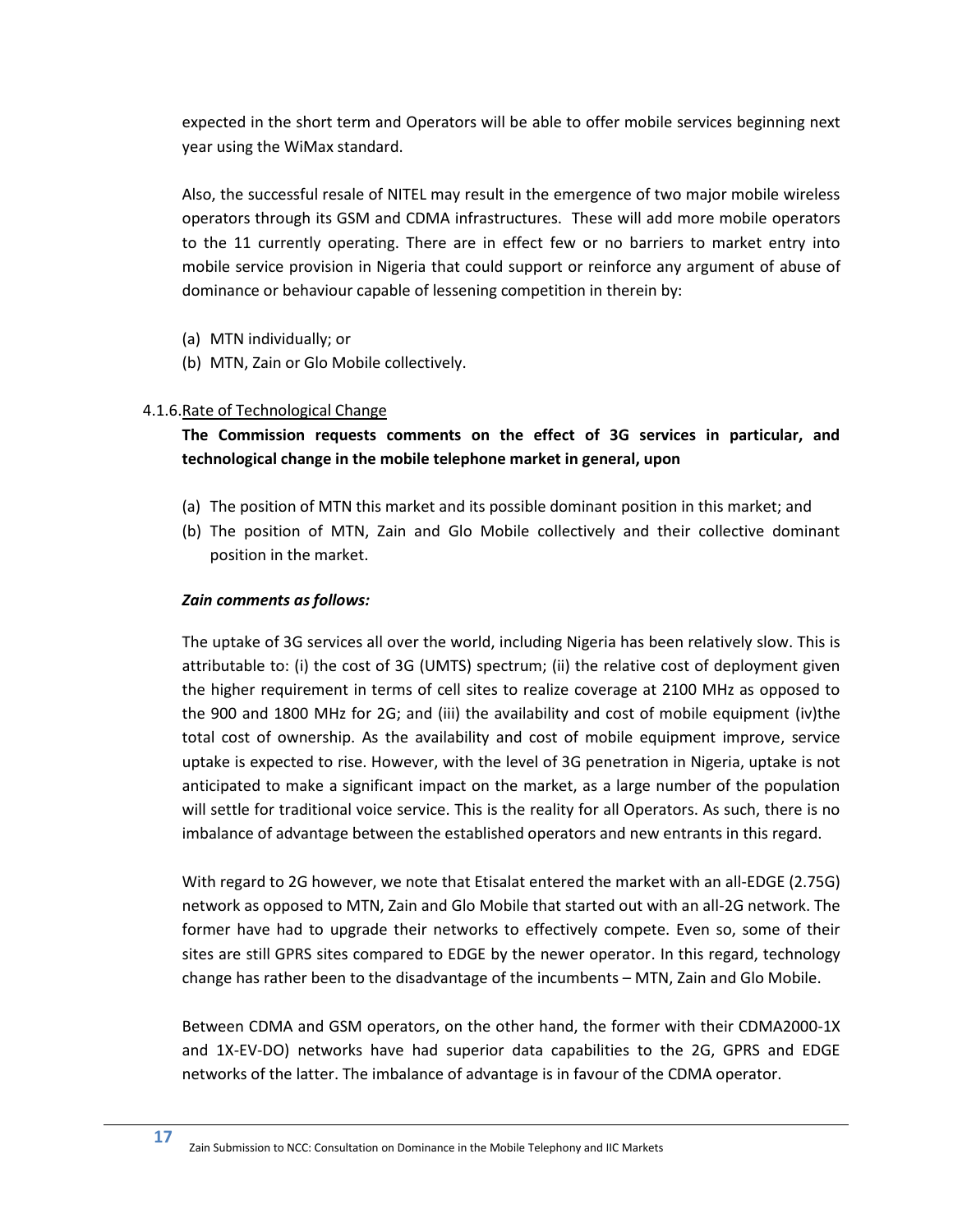As such, the advantage of the rate of technological change rests with the new GSM operators and the CDMA operators as opposed to the incumbent GSM companies, MTN, Zain and Glo Mobile. Technological change is therefore not such a factor that should confer dominance on MTN; or MTN, Zain and Glo Mobile collectively.

## <span id="page-21-0"></span>4.1.7.Other Issues – Individual Dominance

Earnings, Unique Access to Financial Resources and Equipment or Technology

**The Commission requests comments as to whether the relative size of MTN's revenues or earnings to the overall market, superior or unique access to financial resources, equipment or technology may indicate that MTN or another operator possibly has a dominant position in the Mobile Wireless Market.**

## *Zain comments as follows:*

While MTN's relative higher earnings, superior unique access to financial resources, equipment or technology may have facilitated MTN's extensive deployment of services it however does not imply that it occupies a position of dominance or has engaged in conduct that serves to lessen competition.

## <span id="page-21-1"></span>4.1.8.Preliminary Findings – Dominance by MTN

**The Commission seeks comments on its Preliminary Findings that MTN does not currently hold a position of individual market dominance. Stakeholders wish to confirm or refute the Commission's preliminary determination on this issue, and to provide any supporting evidence or argument in their comments.**

#### *Zain comments as follows:*

In view of the foregoing, we agree with the Commission's Preliminary Findings that MTN does not hold a dominant position in the **Mobile Voice Market**.

# <span id="page-21-2"></span>4.1.9.Other Issues - Collective Dominance

# Pricing, Quality of Service and Product Differentiation, etc.

**The Commission requires comments on whether MTN, Zain and Glo Mobile are in tacit collusion or collective dominance through provision of specific data or evidence regarding trends in pricing and quality of service. The Commission also seeks comment on observations, as well as any additional evidence or information concerning the possible existence of collective dominance or tacit collusion among the three large mobile telephone operators in Nigeria.**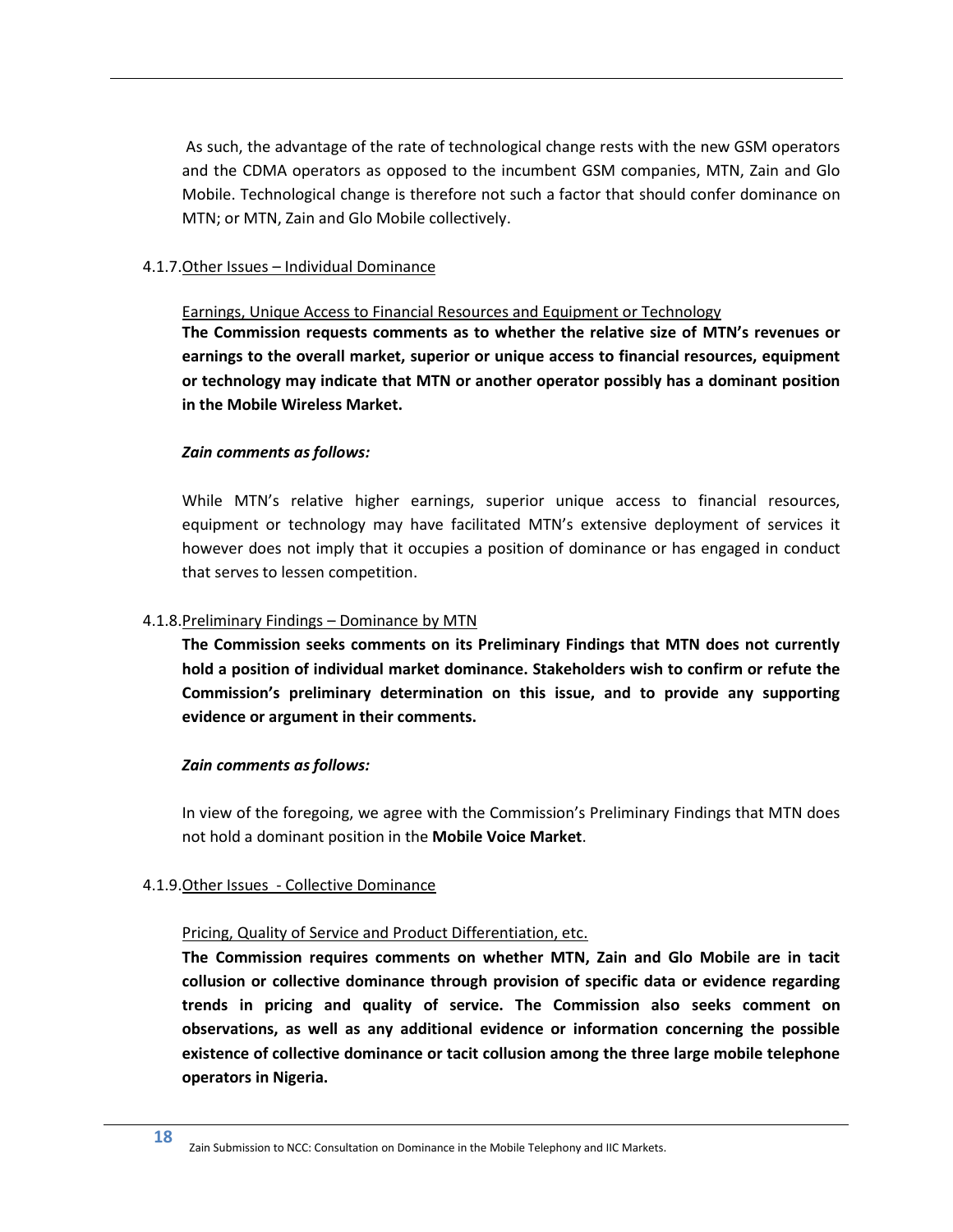#### *Zain comments as follows:*

The mobile telecommunications industry in Nigeria is very competitive. This is ostensibly responsible for the drop in MTN's market share from over 50% in 2007 to 40% in 2009 as acknowledged by the NCC in the Consultation Paper. The landscape has become even more competitive with the onset of the Unified Licensing Regime, with CDMA operators increasingly taking up a larger market share as discussed in [3.3](#page-13-0) above and with very positive projections for further uptake of market share. This is quite in contrast to the global trends where CDMA is losing grounds to GSM. This does not support the proposition of tacit collusion or collective dominance by MTN, Zain and Glo Mobile.

It is notable that Zain has made substantial investment in network enhancement and improvements targeted at providing world class quality of service and attracting additional subscribers. Zain prides itself as the first operator to offer a uniform tariff plan across the networks in Nigeria through its Simply Special Tariff Plan. Zain has differentiated itself as a customer-centric company. The above initiatives have deepened competition and contributed to the growth of Zain's strong subscriber base over the years. Zain is therefore not in tacit collusion with any operator.

We observe that the other operators, MTN and Glo Mobile have similarly competed effectively through innovation, pricing and investment in network enhancement and improvements targeted at providing enhanced services. Indeed, several others among those indicated below, the industry has been very competitive without any single entity or group of entities behaving reasonably independent of the market:

- MTN and Zain had responded swiftly to the to the introduction of Per Second Billing (PSB) by the new entrant Glo Mobile by offering same, in response to market demands;
- MTN and Glo Mobile had responded in tandem to the reduction of international tariffs by Zain;
- Zain and Glo Mobile had responded in tandem to the introduction of manned informal payphone in the market by MTN.

Regarding pricing, we note that tariffs have reduced significantly and progressively since 2001. While they may have flattened out, this is a natural tendency in most markets. That they have not dropped further despite inflationary pressures, the sliding value of the national currency (Naira), increase in energy and other costs of doing business, shows that the mobile tariffs have in real terms gone down. It also shows that the industry is very competitive.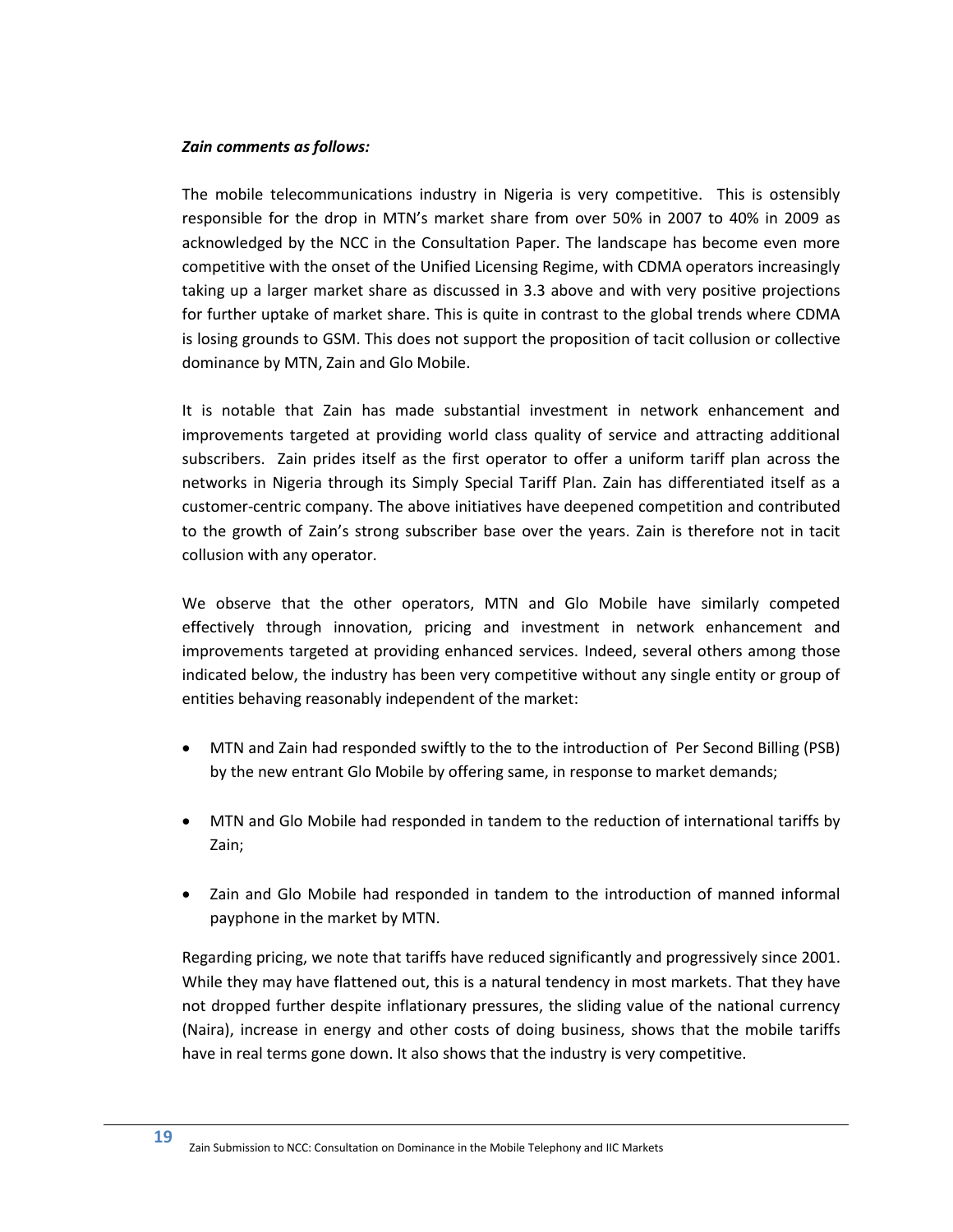We therefore submit that we do not have any evidence of tacit collusion by MTN and Glo Mobile. We also comment that MTN, Zain and Glo Mobile do not enjoy collective dominance nor have they behaved in a manner as to lessen competition in the **Mobile Voice market**.

### Few Market Participants

The Commission indicates that there are only five licensed mobile operators, and the three under scrutiny are by far the most significant. We invite the NCC to correct this statement as there are about 11 mobile operators in the market currently;, about five Mobile GSM Operators and six Mobile CDMA Operators. Please refer to [3.3](#page-13-0) for detailed discussions in this regard. The existence of 11 mobile operators cannot be construed to be few operators (indeed this is a significantly higher number of mobile operators than in most countries) and the NCC is invited to correct the erroneous information presented in the Consultation Paper. Additionally, while MTN, Zain and Glo Mobile constitute a significant share of the market, it is notable according to statistics published by the NCC (refer to [Table 1: Subscriber Statistics\)](#page-14-3) that they are rapidly losing market share to other operators, especially CDMA operators who have grown from less than 1% in 2007 to about 10% in 2009. The trend represents significant growth capability of the CDMA technology to compete favourably with the GSM Technology especially when favoured with much lower start up costs due to the difference in initial licence costs. This pattern of growth does not therefore support the dominance proposition, nor that the MTN, Zain and Glo Mobile have acted to lessen competition in the market.

## Other actions capable of lessening competition

**The Commission requires comments or any other concerns related to dominance or conduct that may have the effect of substantially lessening competition in the mobile telephony market.**

# *Zain comments as follows:*

We are concerned that some Operators have continually reneged on their interconnection obligations as at when due. This is capable of substantially lessening competition if not addressed and rectified in the short to medium term. This is because the beneficiary network (net receiver) is denied access to resources that could have been used for its network enhancement and improvement initiatives, thus curtailing its growth compromising quality of services while the debtor operator uses such retained funds for its own network expansion and improvement giving it undue advantage in the long run. This is especially true in the present economic situation of limited external borrowing sources and windows. The Commission is therefore required to take concrete action to conclusively to correct this disquieting trend in order to reduce the lessening of competition that it constitutes.

# <span id="page-23-0"></span>4.1.10. Preliminary Findings – Collective Dominance by MTN, Zain and Glo Mobile

**The Commission seeks comments on its Preliminary Findings to the effect that on the basis of the available evidence, the Commission is not at this time prepared to take a position as**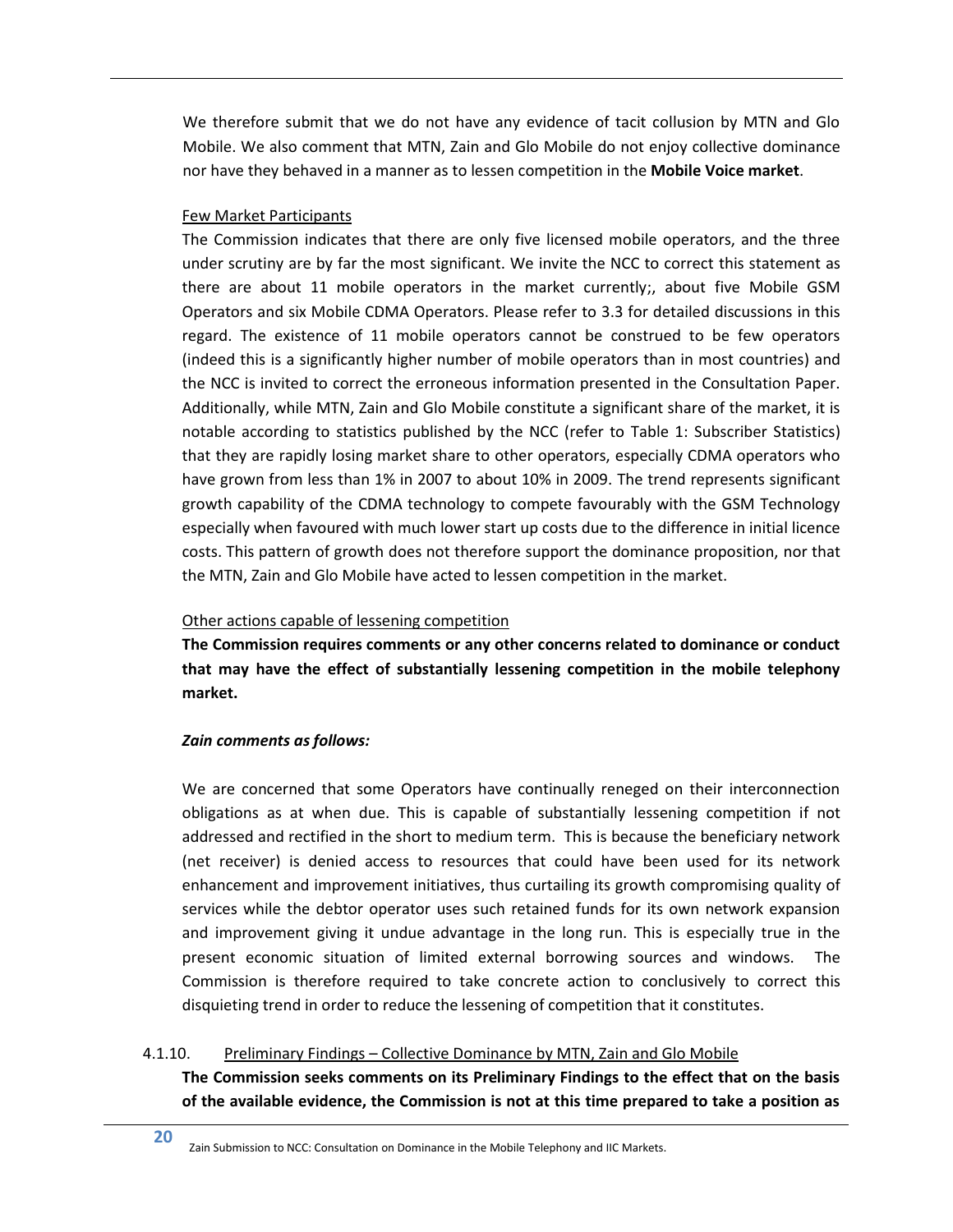**to the presence or absence of collective dominance among the three major mobile telephone operators in Nigeria. Based upon the evidence discussed and any other factors and considerations that stakeholders may present to propose a more conclusive determination on this issue.**

### *Zain comments as follows:*

In view of the foregoing, we consider that MTN, Zain and Glo Mobile do not hold a dominant position in the **Mobile Voice Market**.

The potential however exists for MTN or Globacom, each acting as a vertically integrated entity, in the event that it deploys a Submarine Cable, to leverage the control of this essential facility to hold a position of dominance in the Mobile Data and Broadband Markets. This potential needs to be investigated.

# <span id="page-24-0"></span>4.2. International Internet Connectivity Market

#### <span id="page-24-1"></span>4.2.1.Market Share

**The Commission seeks comments from ICT Industry service providers and the general public on the extent to which NITEL is currently dominant in the IIC market and to the extent it is likely to be dominant in the near future (1-2 years). The Commission further seeks comments on any abuse of dominance or substantial lessening of competition in the IIC market, both currently, and in the near future.**

#### *Zain comments as follows:*

As discussed earlier, the following are relevant markets in this regard:

- The IIC Satellite market; and
- The IIC Submarine (or Undersea) Cable market.

Given the players involved and other characterizations of the market in the Consultation Paper, this Consultation is apparently with respect to the IIC Submarine Cable Market as opposed to the IIC market as a whole.

In view of the one to two year timeline expressed in the Consultation Paper at which expiry the next market review would ostensibly be undertaken, Zain wishes to acknowledge that NITEL's current position of dominance is likely to cease shortly, as Glo-1 is expected to launch before the end of 2009. It is further anticipated that the additional undersea cables being deployed within the next two years will provide competition and impact positively on both pricing and the quality of service.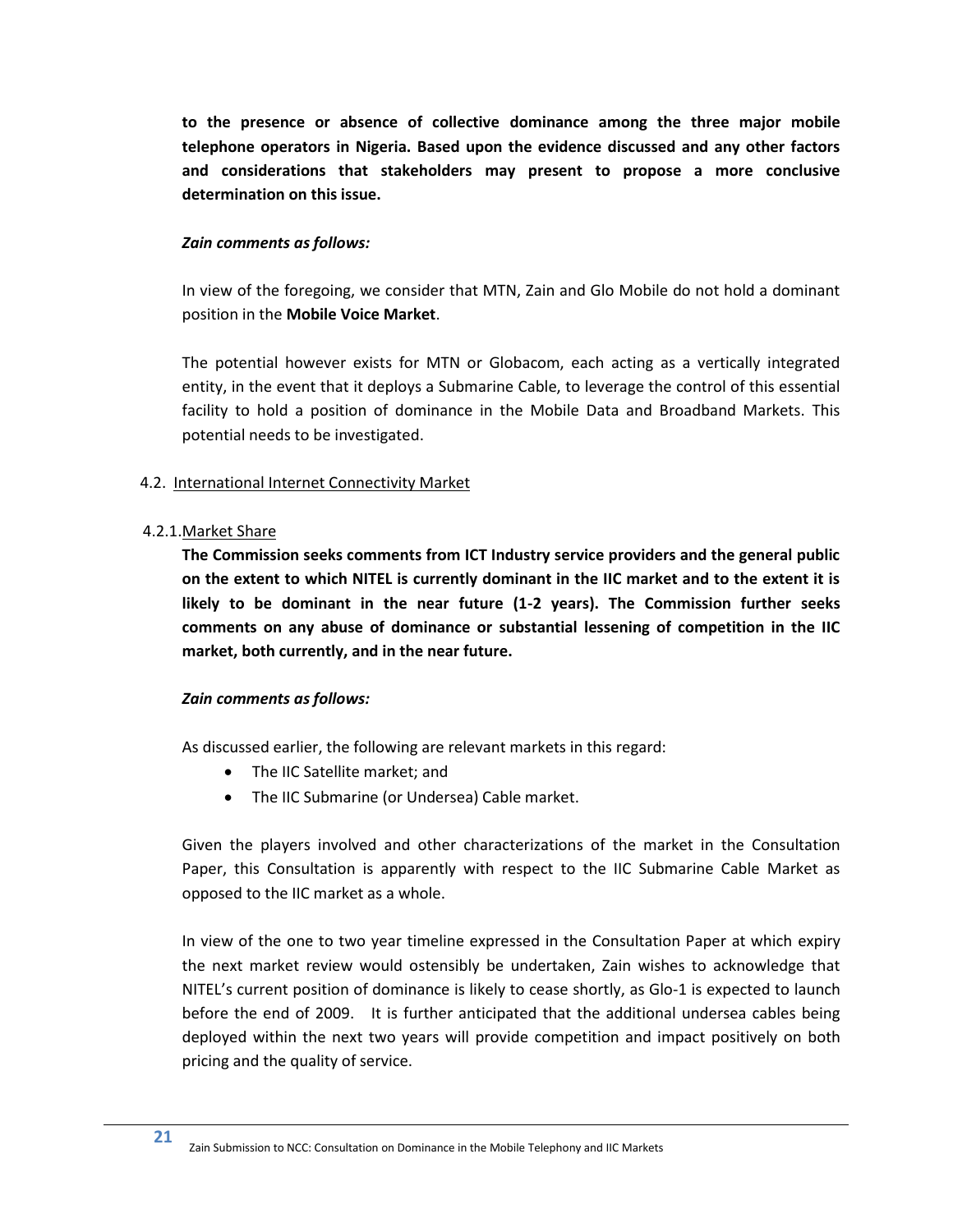Regarding comments on any abuse of dominance or substantial lessening of competition in the IIC Submarine Cable market, Zain wishes to state that NITEL being the existing sole undersea cable service provider in Nigeria has consistently failed to accept and execute any Service Level Agreements (SLA) with requesting operators. This has resulted in arbitrary severance of links and downtime for several days, adversely impacting on the services of the requesting operators. This is a prime example of abuse of a dominant position.

### <span id="page-25-0"></span>4.2.2.Relative Size

**The Commission seeks comments on whether NITEL's relative size in the IIC (Submarine Cable) market indicates market dominance, and the extent to which current and prospective near term entry of new cables to serve the IIC market will reduce any such dominance. It also seeks comment on any concerns that the relative size of some new entrants such as Globacom and the GLO-1 and the MTN and the WACS, could lead to an abuse of dominance or lessening of future competition in the IIC market.**

## *Zain comments as follows:*

NITEL is presently the only undersea cable service provider in Nigeria and as such should be regarded as being in a dominant position. However, as mentioned above, this is expected to change as there are indications that Glo-1 will be launched before the end of 2009. The relative size of future entrants such as the GlO-1, MTN and the WACS should initially bring competition to this market. However, given the limited number of companies in the market, competition may not be fully enhanced if the entities offer their services at different rates to subsidiaries and other business segments than they offer to competition.

# <span id="page-25-1"></span>4.2.3.Control of Essential Facilities and Other Infrastructures

**The Commission seeks comments on the extent to which control of network facilities and other infrastructure may lessen competition for access to IIC. Also, the Commission requires comments on the extent to which such control will be reduced in the next two years. In addition, we seek comments on regulatory practices that may be adopted to ensure access to IIC and on improvements to the current model for collocation of IIC-related equipment and facilities.**

#### *Zain comments as follows:*

Control of network facilities and other infrastructure may lessen competition for access to IIC, if appropriate remedies such as mandatory provision of services to any requesting party is not specified by the Commission (similar to S.96 of the NCA) to adequately protect the niche operators.

To guard against substantial lessening of competition and abuse, particularly by such Operators with vertical integration through engagement in other segments of the

**22** Zain Submission to NCC: Consultation on Dominance in the Mobile Telephony and IIC Markets.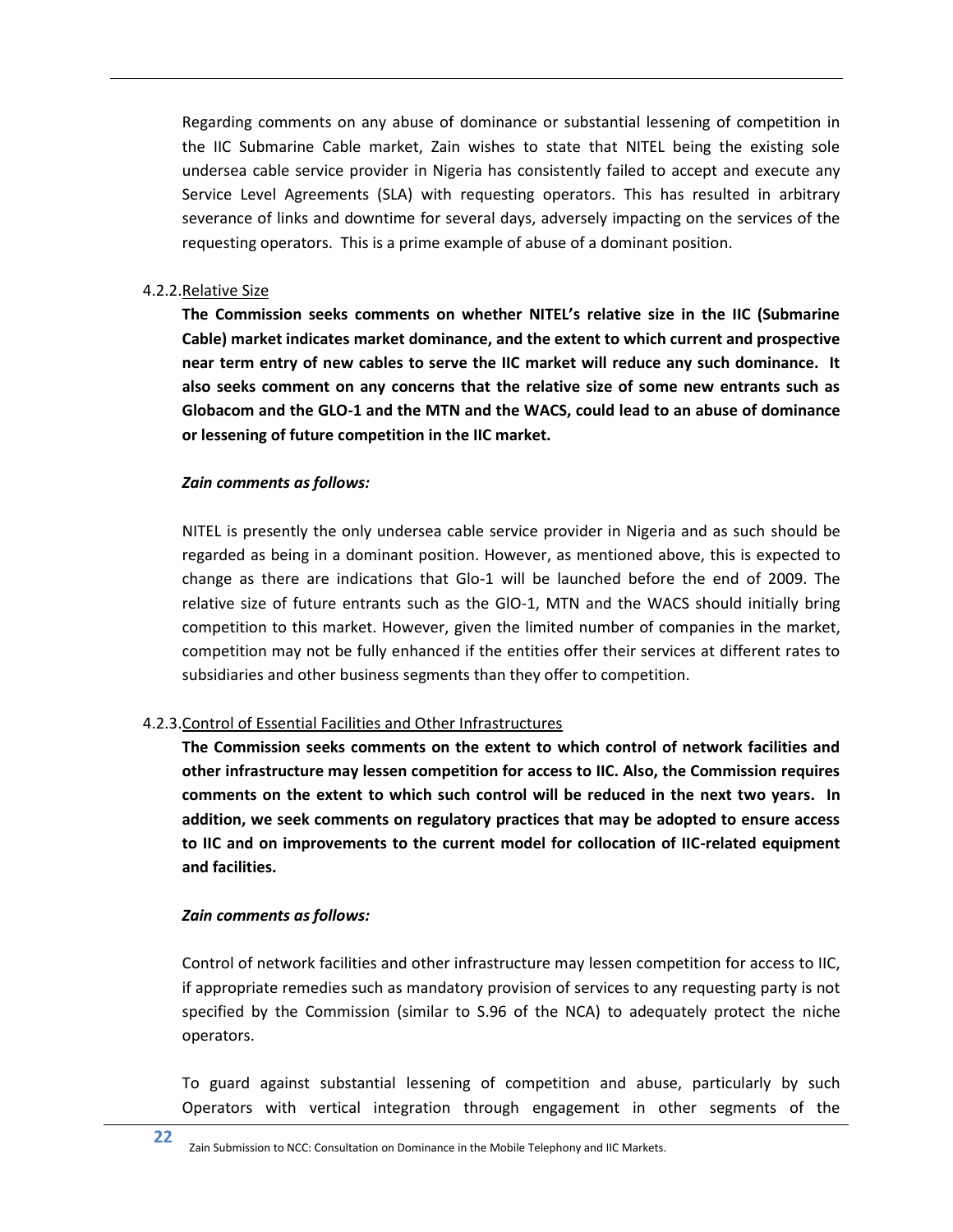telecommunications markets that require IIC services, the entities should be compelled to offer services in accordance to the following standards developed and published by the Commission:

- A standard Reference Offer (RO);
- Service Level Agreements (SLA); and
- Pricing thresholds (Price Cap).

Also, consistent with the principles of accounting separation to be contained in their licences, service providers in this market should be mandated to separate their financials for this service/market from others in order to encourage tariff transparency and prevent cross subsidization between the different services.

## <span id="page-26-0"></span>4.2.4.Negotiating Position by Customers

**The Commission further seeks comments on the extent to which the ICT licensees and Operators in Nigeria have been affected by lack of negotiating options in the past and present. Also stakeholders comment are required on how the new market conditions will impact on the buying power of negotiating conditions of customers.**

## *Zain comments as follows:*

In the past, ICT Licensees and Operators in Nigeria were adversely affected by lack of negotiating options, as there were limited alternatives. The negotiating powers of the customers were constrained, as it was a "take it or leave it" scenario. Going forward, this is expected to change substantially as there will be options that ICT Licensees and Operators can select. The major differentials will become pricing and quality of services of the undersea cable service providers.

#### <span id="page-26-1"></span>4.2.5.Ease of Market Entry

**The Commission wants comments on the prospects that new IIC market entry will reduce any potential dominance or abuse of dominance in the IIC market.**

# *Zain comments as follows:*

We anticipate that the prospects of new IIC market entry will reduce potential dominance or abuse of dominance in the IIC market, as the competitive landscape will improve greatly.

Notwithstanding the prospects that additional undersea cables will be terminated in Nigeria, it is however necessary to highlight that the additional capacity may fall short of the country's requirements as it is yet unclear what the pent up demand in the country is. Going forward, it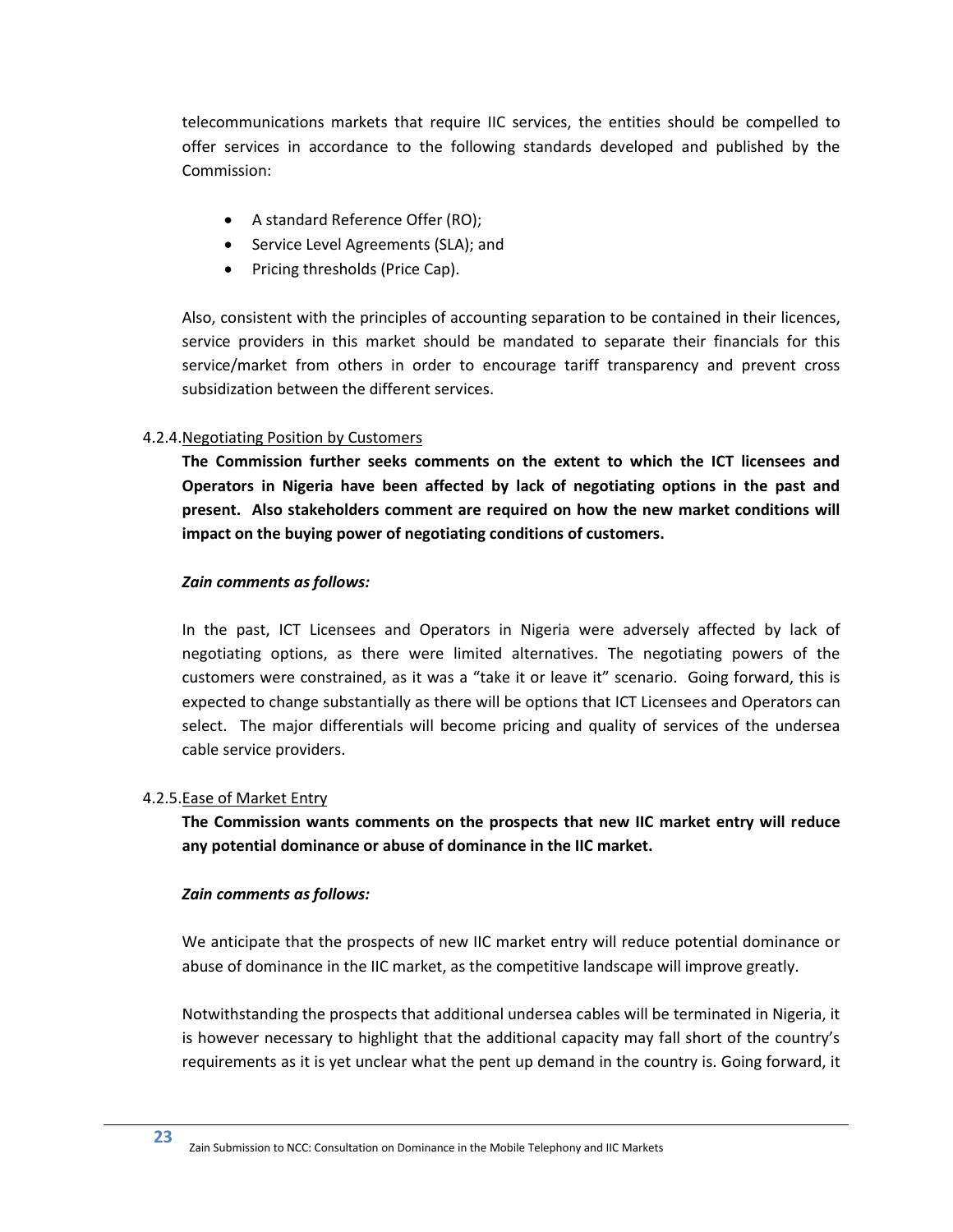is anticipated that the entry barriers in terms of funding and cumbersome approval process, particularly securing approvals of other countries regulatory agencies, may constrain further investments and level of competition.

# <span id="page-27-0"></span>4.2.6.Rate of Technological Change

**The Commission wants comments on issues related to technology change and other market changes and related effects that may increase competition and/or lessen competition in the IIC market.**

## *Zain comments as follows:*

Ordinarily, technology changes impact positively on capacity and pricing and invariably enhance availability of service. We expect the entry of more operators to increase competition, particularly MTN, WACS that shall represent 45% of the market capacity at launch, pending further investments in the market between now and 2011.

## <span id="page-27-1"></span>4.2.7.Frequent Interaction Among Firms

**The Commission further seeks comments on any regulatory action that may be required to remedy collective action among IIC market providers that unduly lessens competition.**

## *Zain comments as follows:*

The Commission should explore the option of mandating the IIC Providers to develop a standard Reference Offer and Service Level Agreement (SLA) that they must comply with going forward. In addition, a systematic procedure should be put in place for periodic review of the IIC pricing mechanism without discouraging innovation and further investments in the sector.

# <span id="page-27-2"></span>4.2.8.Few Market Participants

**The Commission seeks comments on whether the level of current and anticipated competitors in the IIC market will be sufficient to ensure a robustly competitive market, and to limit any concerns about substantial lessening of IIC market competition.**

# *Zain comments as follows:*

Drawing from experiences in the Nigerian mobile telephony market, Zain states that a market of five competitors will be a very competitive market. The Commission is, however, required to put necessary measures such as pricing thresholds, mandatory provision of service to any requesting party, Reference Offers by the IIC and SLAs to minimize service disruptions. It is hoped that this will create a very competitive landscape in the industry.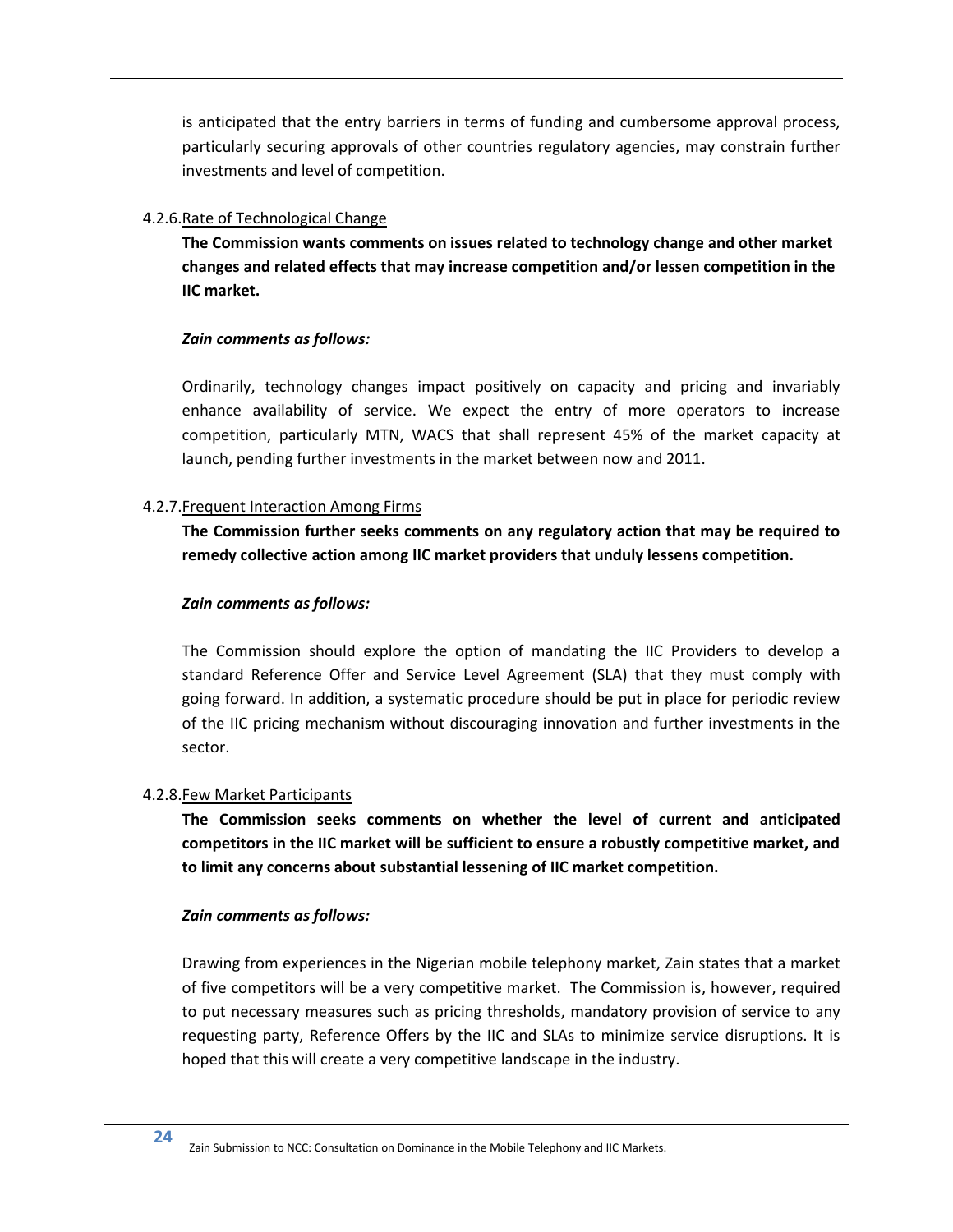## <span id="page-28-0"></span>4.2.9.Symmetry Among Providers

**The Commission seeks comments on whether there is or is likely to be collusive behaviour or joint dominance among the present and future providers of IIC based on considerations related to the symmetries or asymmetries in their operations.**

## *Zain comments as follows:*

The different entry intervals of the IIC Operators and the substantial capacity of late entrants will discourage any form of collusion, as the late entrants would put in place necessary measures to attract subscription and ensure quick return on investments, which may not be realized through collusive behaviour or joint dominance initiatives.

# <span id="page-28-1"></span>4.2.10. Structural Links and Co-operation agreements among Firms

The Commission seeks comments on whether existing or future structural links between IIC market operators result or could result in dominance or substantial lessening of competition.

## **Zain comments as follows:**

The absence of appropriate regulatory prescriptions (such as standard RO, SLA), existing or future structural links between IIC market operators could result in dominance or substantial lessening of competition.

# <span id="page-28-2"></span>4.2.11. Fast Demand Growth

The Commission further requires comments on whether fast demand growth and the potential for concentration on economies of scope in larger vertically integrated firms could lead to collective dominance or a lessening of competition in the IIC market.

# *Zain comments as follows:*

To discourage vertically integrated firms from engaging in acts capable of lessening competition, the Commission should ensure that there is an RO and SLA in respect of IIC markets. Also, vertically integrated firms should be compelled to separate their two distinctive firms from each other, through accounting separation and competitive pricing of services.

# <span id="page-28-3"></span>**5. Further Discussions and Recommendations**

Specific discussions and recommendations in accordance to the Consultation Paper were undertaken in section **Error! Reference source not found.** above. This section dwells on other pertinent issues of the consultation on dominance.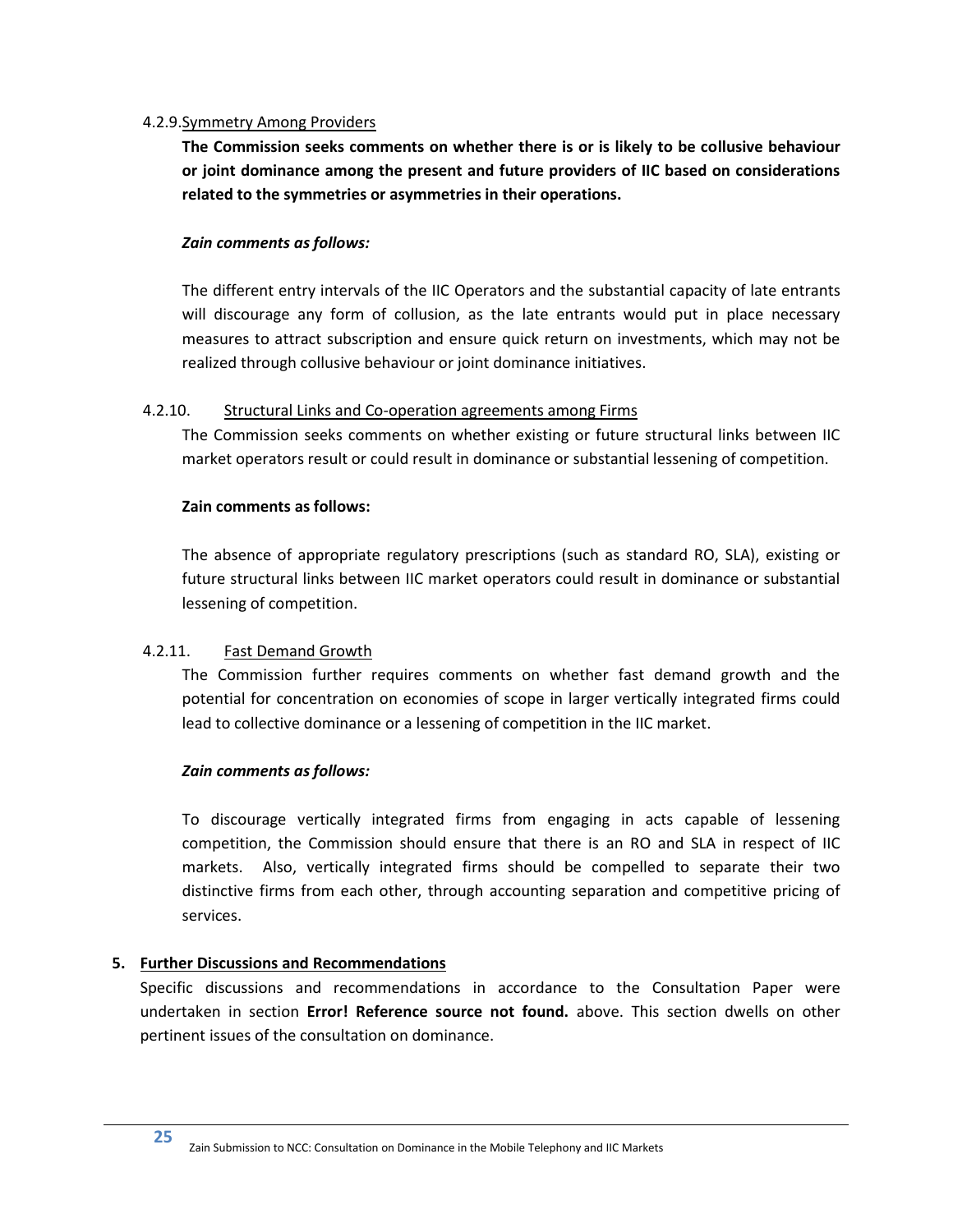## <span id="page-29-0"></span>5.1. Issues with the Consultation on Dominance

We recount the following in relation to consultation on dominance undertaken by the NCC:

- Following communications of NCC's intent to undertake a dominance determination in selected markets, Questionnaires developed by McCarthy Tetrault (NCC's Consultants) were circulated to operators in May 2008 requesting information for the exercise. The following indication was given on the Questionnaire: "Though the Commission is interested in the submissions of stakeholders regarding any specific communications markets of concern, the Commission has identified the following markets as being of particular interest - (a) leased lines and related facilities/services; (b) international IP connectivity; (c) interconnection related facilities and services; and (d) unbundled loops and other means of providing competing Internet services. With these objectives in mind," questions were directed to the following stakeholders (i) Nitel; (ii) Cellular Operators; and (iii) competing fixed line telephone operators.
- Zain responded in the same month (May 2008) with the requested information and held meetings with the NCC and the Consultants shortly after.
- There was no further interaction with the NCC or its Consultants except an April 2009 request from the NCC of the same information already provided by Zain in May 2008. The information was promptly re-sent.
- There was no delineation of the Communications Markets as was anticipated until the Proceeding Notice served Zain by the NCC in October 2009, which communicates an intention to undertake determination of dominance on the Mobile Voice Market.

As it were, 18 months have elapsed since the request for information in May 2009 till the Proceeding Notice of October 2009 with very little interaction between the NCC and the industry in terms of market delineation. Additionally, an intention to undertake a determination of dominance on the Mobile Voice Market which was not contemplated at the onset, has now been notified. The situation is of great concern to Zain as it introduces very high levels of unpredictability and uncertainty with the consultation on dominance. This is quite disturbing as the Commission seems to be acting quite apart from the market which it seeks to undertake a determination. We note in particular, the regret in the Consultation Paper of the inadequacy of information in relation to the International Internet Connectivity Market. We assert that should there have been greater interaction with the industry, this would not have been the case. Indeed, as discussed in [3.2.1](#page-11-0) above, we are concerned that data available to the Commission may no longer be accurate of valid. For instance, the number of mobile subscriptions may be a total for the Mobile Voice/SMS and Mobile Data/Broadband markets, rather than the total for the Mobile Voice Market alone. The importance of such accurate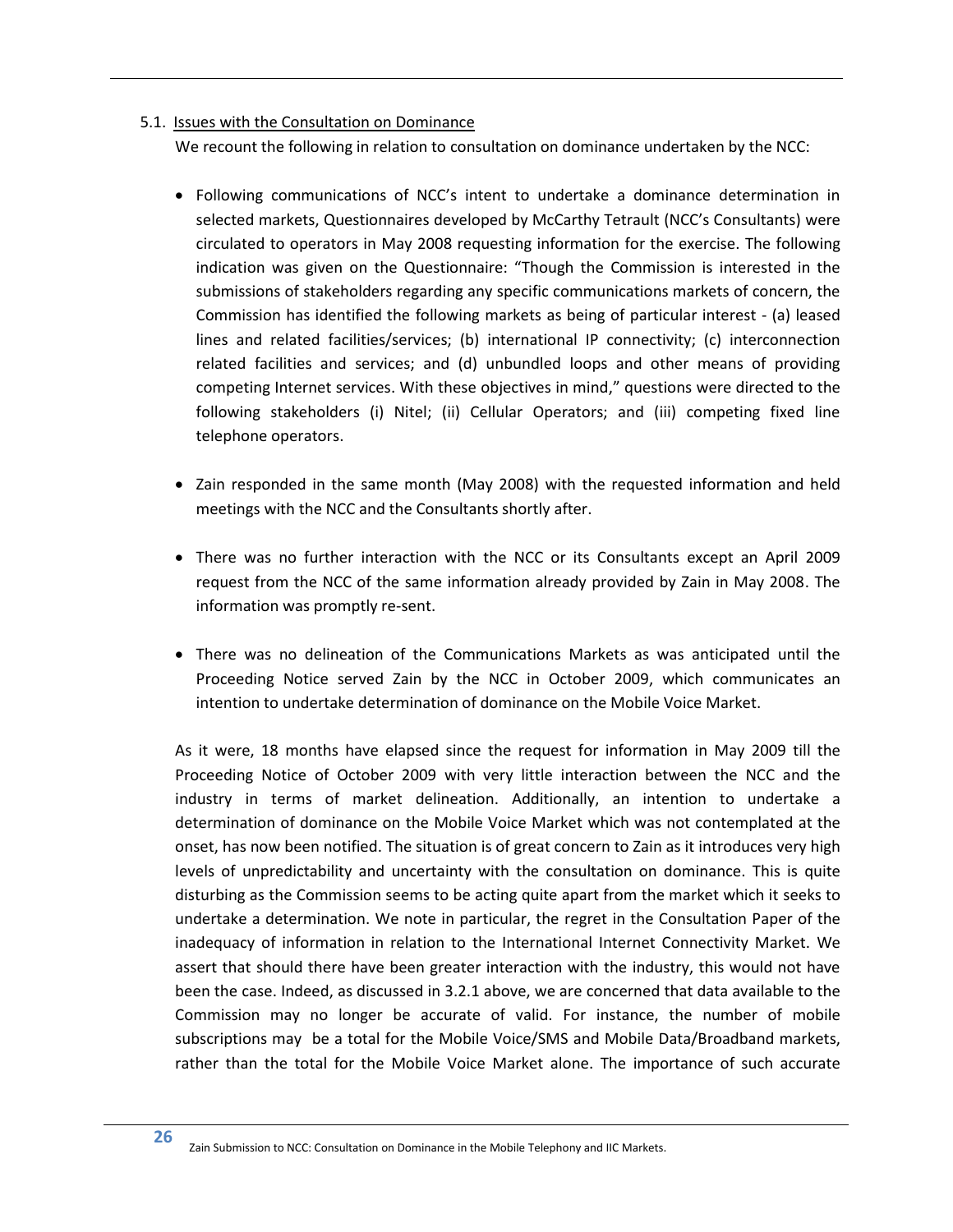information to the determination of dominance in the Mobile Voice Market cannot be understated.

We therefore request the following from the NCC:

- Full disclosure and review of collected information and claims.
- Market Delineation of relevant Communications Markets in Nigeria
- Improvements to the Consultation Process going forward.

These are discussed in detail below.

# <span id="page-30-0"></span>5.2. Full Disclosure of Information and Review of Collected Information and Claims

Full disclosure of information available to the Commission in a forum with operators is called for as is being done with the Interconnect Cost Study. This would assist to review and vaildat information collected by the NCC from whatever source, for the exercise in relation to the Mobile Voice Market and the International Internet Connectivity Markets.

It will also provide an opportunity for the NCC to disclose allegations and claims that have been made by operators in relation to the determination of dominance and the investigations conducted by the NCC to validate or refute them.

# <span id="page-30-1"></span>5.3. Market Delineation (of Relevant Communications Markets in Nigeria)

For clarity, transparency and regulatory certainty and in accordance with international best practice, the Commission should endeavour to identify and delineate in consultation with the industry, all the relevant communications markets in Nigeria, both wholesale and retail, prior to engaging in an exercise to determine dominance in any of the identified relevant markets. The Commission should thereafter proceed to publish schedules for the determination of dominance in the identified markets, as well as obligations that may be required to be imposed on dominant operators. This would ensure that all stakeholders are duly involved in the process from the outset, and not 'taken by surprise' as it were.

# <span id="page-30-2"></span>5.4. Consultation Process

Pursuant to the determination of dominance in each relevant market identified in consultation with the industry thereafter, we would respectfully like to restate suggestions made by Zain (in the course of the development of the Consultation Guidelines) which the Commission had accepted, thus:

The Commission should publish a timetable for the Consultation indicating the schedule for various stages of the Consultation from commencement to conclusion. Any changes in the scheduling should be communicated to stakeholders for necessary information. This will assist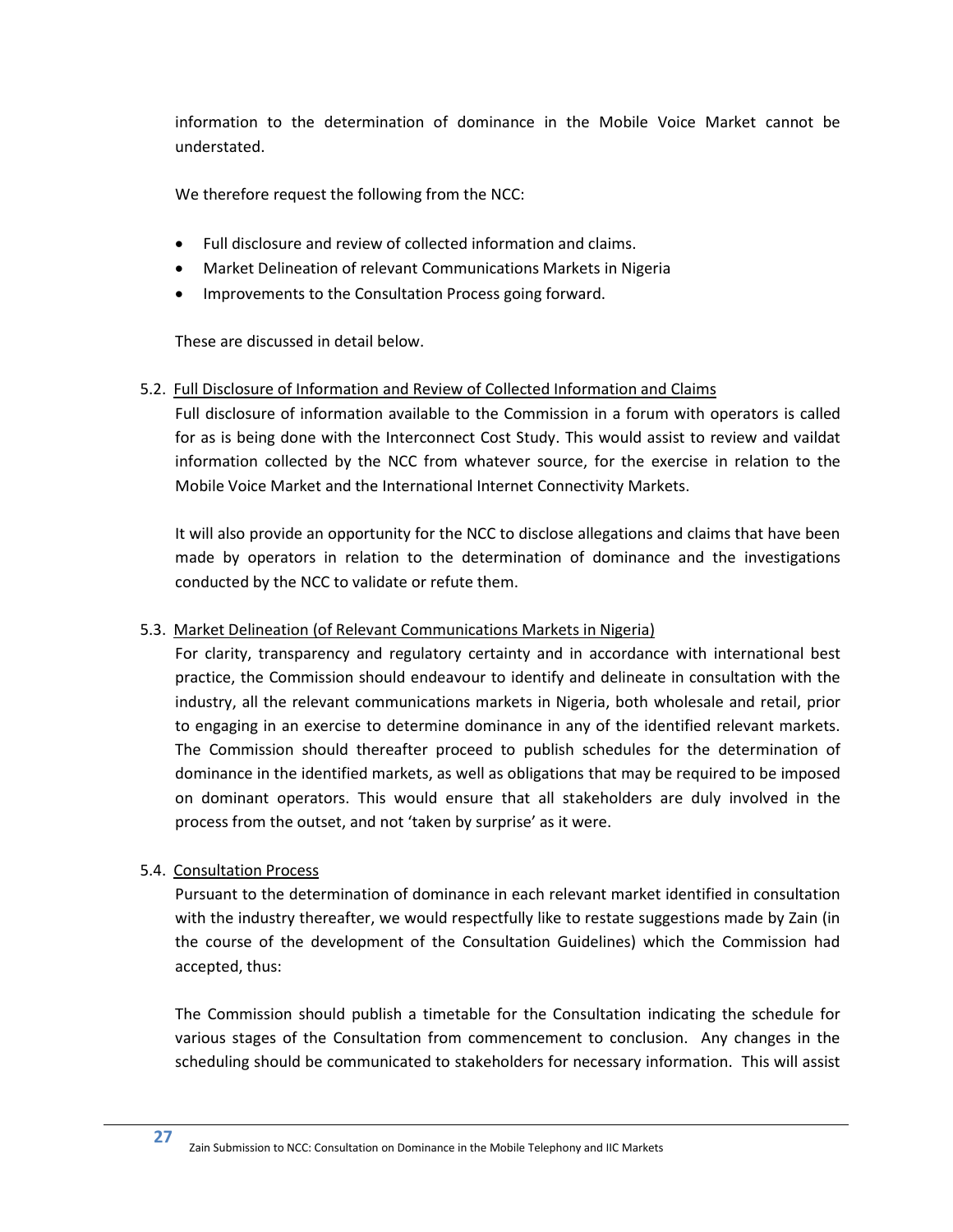stakeholders to plan better. For instance, they can determine when, and what type of research will be required at what stage of the Consultation, among others. They can therefore better schedule their work with respect to engaging resources such as consultants or other subject matter experts for relevant contributions. This will assist more active and constructive participation in the consultation process to the improvement of the quality of contributions. This will cascade to the overall quality and usefulness of the eventual Regulations or intervention by the Commission. It will thus ensure a predictable, informative and more constructive process rather than what currently exists.

## <span id="page-31-0"></span>5.5. Ex Post or Ex Ante Regulation

Once the market review and market delineation exercises are conducted, the NCC will also need to assess whether ex ante or ex post regulation is required to deal with questions of abuse or possible abuse of dominance. Given the current dynamics of the Nigerian market and the behaviour of the operators, Zain does not see a compelling need for ex ante regulation in most markets as long as the enforcement approach and procedures for ex post regulation are clearly articulated and followed.

## <span id="page-31-1"></span>**6. Conclusion**

Zain commends the efforts of the Commission as it seeks to further deepen the competitive landscape in the Nigerian Communications Industry. We wish to suggest recourse to international best practices to achieve best results, especially with regards to the identification, analysis and delineation of relevant markets.

We believe that the Commission needs to delineate communications markets prior to any competitive determinations to assure transparency and regulatory certainty. Also, timelines ought to be specified for the validity of determination of dominance till the next determination; as well as the period of market review or study prior to the determination.

We are deeply concerned about the uncertainties surrounding the overall conduct of the exercise given that the dominance determination which was not contemplated for the Mobile Voice Market at the onset of the exercise is now under consideration, whereas other markets that were contemplated at the onset of the exercise are no longer being considered. The NCC is invited to provide clarification to assure transparency and regulatory certainty.

Differences between the Consultation Paper and the Proceeding Notice sent to Zain need to be resolved. We deferred to the Consultation Paper and focused on the Mobile Telephone Services Market as opposed to the Mobile Wireless Market referred to in the Proceeding Notice. The Mobile Wireless Market comprises several relevant markets, the Mobile Voice, Mobile SMS, Mobile Data and Mobile Broadband Markets that ought to be reviewed individually if any meaningful determination of dominance is to be made. The omission of the Mobile CDMA segment from the Mobile Voice Market is lamented as it is a vibrant and upcoming segment of the market with a 10%

**28** Zain Submission to NCC: Consultation on Dominance in the Mobile Telephony and IIC Markets.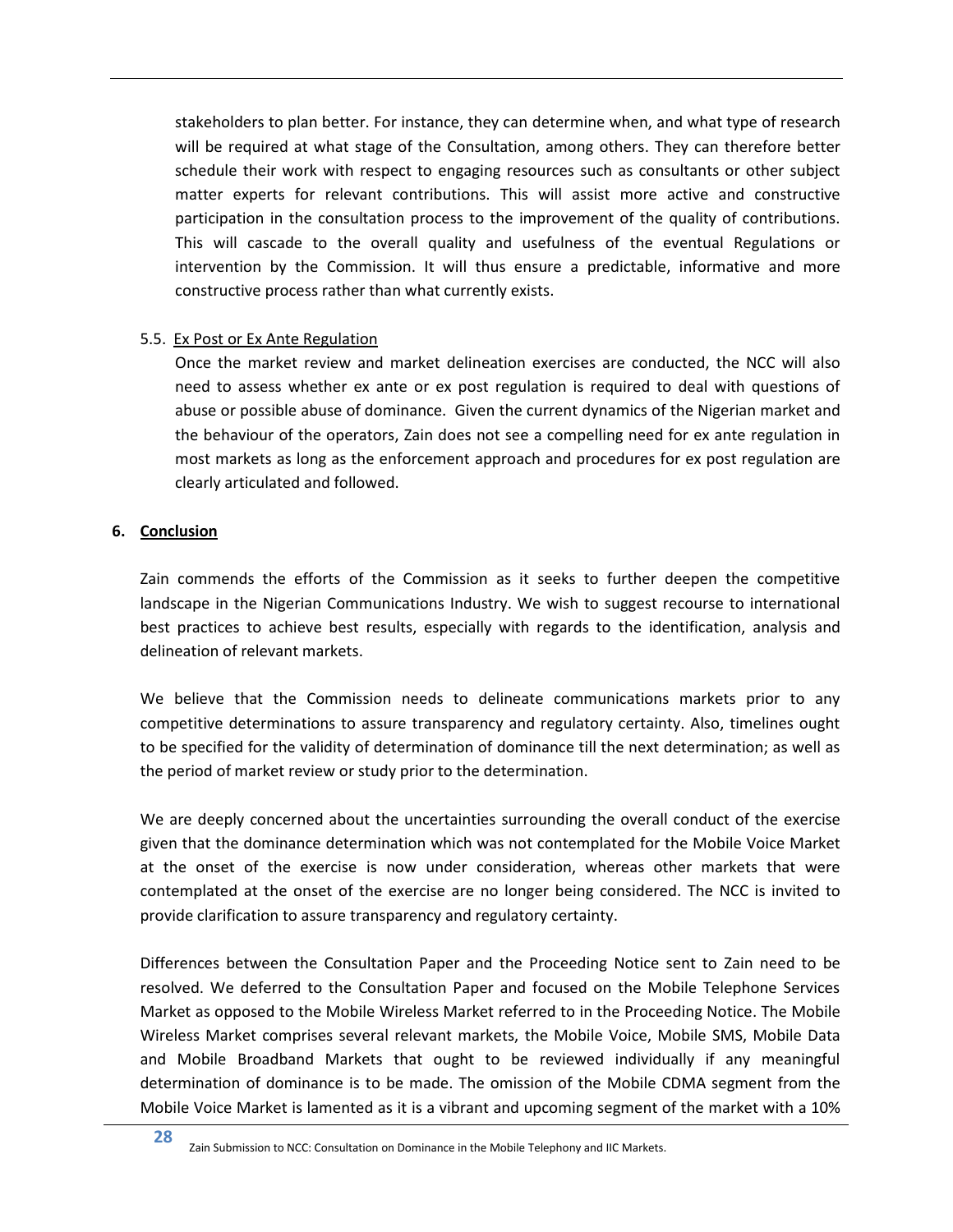mobile market share currently which is projected at over 19% by 2013. Correction of this significant omission is urgently requested in order not to give a wrong picture of the market.

The Commission is invited to consider the entire bandwidth market for International Internet Connectivity (IIC) including the IIC Satellite as opposed to just the IIC Submarine Cable Market as proposed in the Consultation Paper.

Zain considers that the possession of market power by an operator or group of operators does not does not imply dominance, i.e. "*a position of economic strength enjoyed by an undertaking, which enables it to prevent effective competition being maintained on a relevant market, by affording it the power to behave to an appreciable extent independently of its competitors, its customers and ultimately of consumers."* We note that determining dominance outside the above consideration would essentially serve to penalize rather than encourage operators with market power, a situation that will discourage the transfer of efficiencies by such operators to customers.

Giving cognisance to the considerations market share, relative size, control of essential facilities, technology change, fast demand growth, etc, and subject to full disclosure by the NCC of information at its disposal, Zain considers that neither MTN individually nor MTN, Zain and Glo Mobile collectively are dominant or have conducted themselves in a manner as to lessen competition in the Mobile Voice Market.

Similarly, Zain considers that the IIC Submarine Cable market though currently monopolized by NITEL, will become reasonably competitive over next two years without the risk of individual or collective dominance by the new entrants. Some regulatory safeguards to improve competition should be instituted, including accounting separation for different business units; price cap regulation; publication of reference offer and service level agreements.

**End**.

**29**